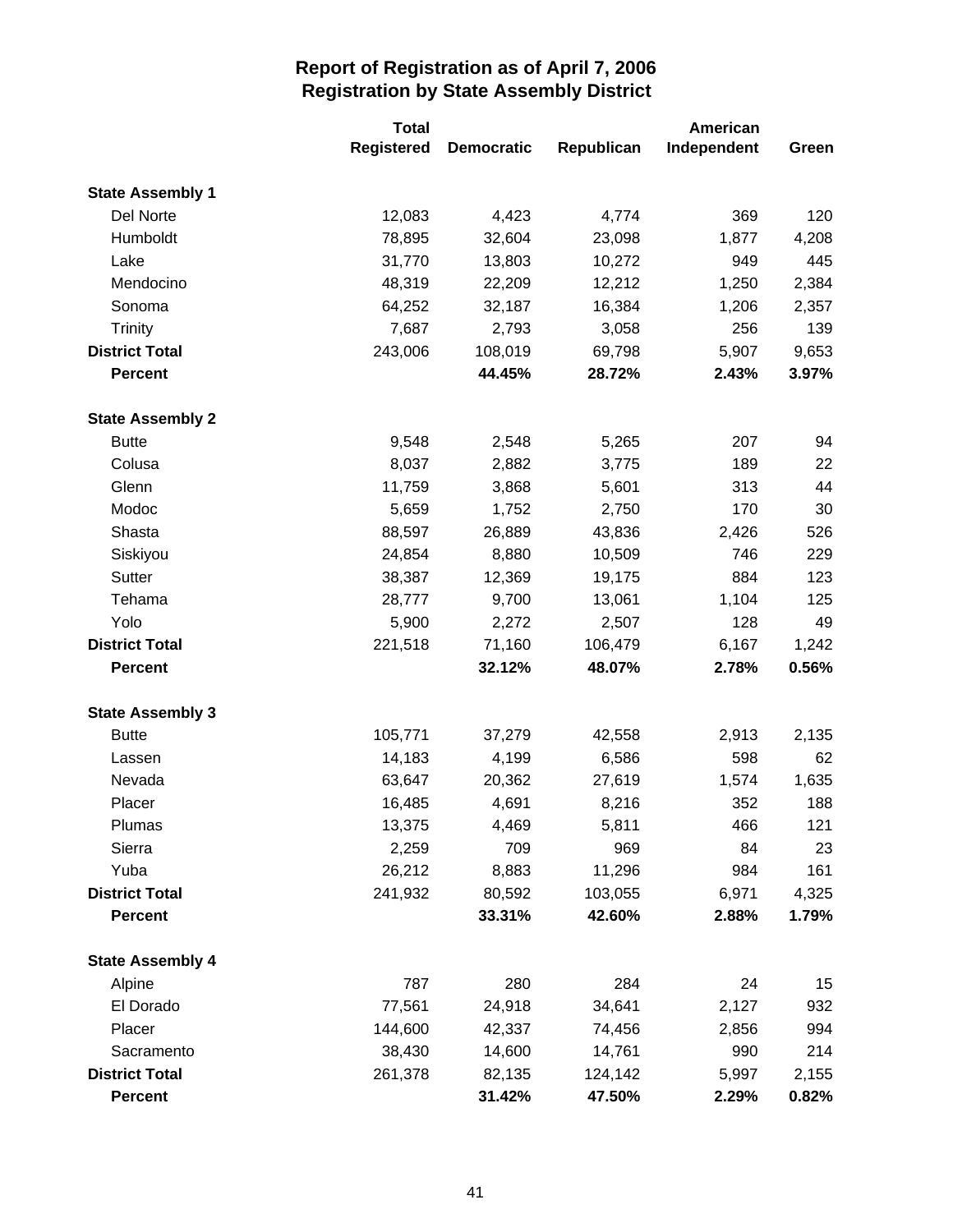|                         | Libertarian | <b>Natural</b><br>Law | Peace and<br>Freedom | Other          | <b>Decline to</b><br><b>State</b> |
|-------------------------|-------------|-----------------------|----------------------|----------------|-----------------------------------|
| <b>State Assembly 1</b> |             |                       |                      |                |                                   |
| Del Norte               | 91          | 4                     | 37                   | 110            | 2,155                             |
| Humboldt                | 712         | 111                   | 276                  | 225            | 15,784                            |
| Lake                    | 215         | 22                    | 114                  | 75             | 5,875                             |
| Mendocino               | 383         | 60                    | 255                  | 278            | 9,288                             |
| Sonoma                  | 448         | 64                    | 219                  | 387            | 11,000                            |
| <b>Trinity</b>          | 78          | 12                    | 31                   | 100            | 1,220                             |
| <b>District Total</b>   | 1,927       | 273                   | 932                  | 1,175          | 45,322                            |
| <b>Percent</b>          | 0.79%       | 0.11%                 | 0.38%                | 0.48%          | 18.65%                            |
| <b>State Assembly 2</b> |             |                       |                      |                |                                   |
| <b>Butte</b>            | 55          | 5                     | 28                   | 41             | 1,305                             |
| Colusa                  | 32          | 3                     | 22                   | 26             | 1,086                             |
| Glenn                   | 39          | 9                     | 39                   | 28             | 1,818                             |
| Modoc                   | 42          | 3                     | 9                    | 6              | 897                               |
| Shasta                  | 551         | 45                    | 203                  | 217            | 13,904                            |
| Siskiyou                | 254         | 52                    | 60                   | 310            | 3,814                             |
| Sutter                  | 180         | 18                    | 111                  | 991            | 4,536                             |
| Tehama                  | 197         | 12                    | 105                  | 137            | 4,336                             |
| Yolo                    | 30          | 6                     | 14                   | 44             | 850                               |
| <b>District Total</b>   | 1,380       | 153                   | 591                  | 1,800          | 32,546                            |
| <b>Percent</b>          | 0.62%       | 0.07%                 | 0.27%                | 0.81%          | 14.69%                            |
| <b>State Assembly 3</b> |             |                       |                      |                |                                   |
| <b>Butte</b>            | 802         | 84                    | 469                  | 709            | 18,822                            |
| Lassen                  | 86          | 10                    | 27                   | 21             | 2,594                             |
| Nevada                  | 502         | 46                    | 128                  | 245            | 11,536                            |
| Placer                  | 148         | 11                    | 31                   | 79             | 2,769                             |
| Plumas                  | 95          | 15                    | 37                   | 10             | 2,351                             |
| Sierra                  | 26          | $\boldsymbol{0}$      | 6                    | 30             | 412                               |
| Yuba                    | 154         | 16                    | 94                   | 35             | 4,589                             |
| <b>District Total</b>   | 1,813       | 182                   | 792                  | 1,129          | 43,073                            |
| Percent                 | 0.75%       | 0.08%                 | 0.33%                | 0.47%          | 17.80%                            |
| <b>State Assembly 4</b> |             |                       |                      |                |                                   |
| Alpine                  | 5           | $\pmb{0}$             | 1                    | $\overline{2}$ | 176                               |
| El Dorado               | 578         | 52                    | 241                  | 560            | 13,512                            |
| Placer                  | 894         | 77                    | 203                  | 263            | 22,520                            |
| Sacramento              | 190         | 49                    | 210                  | 118            | 7,298                             |
| <b>District Total</b>   | 1,667       | 178                   | 655                  | 943            | 43,506                            |
| <b>Percent</b>          | 0.64%       | 0.07%                 | 0.25%                | 0.36%          | 16.64%                            |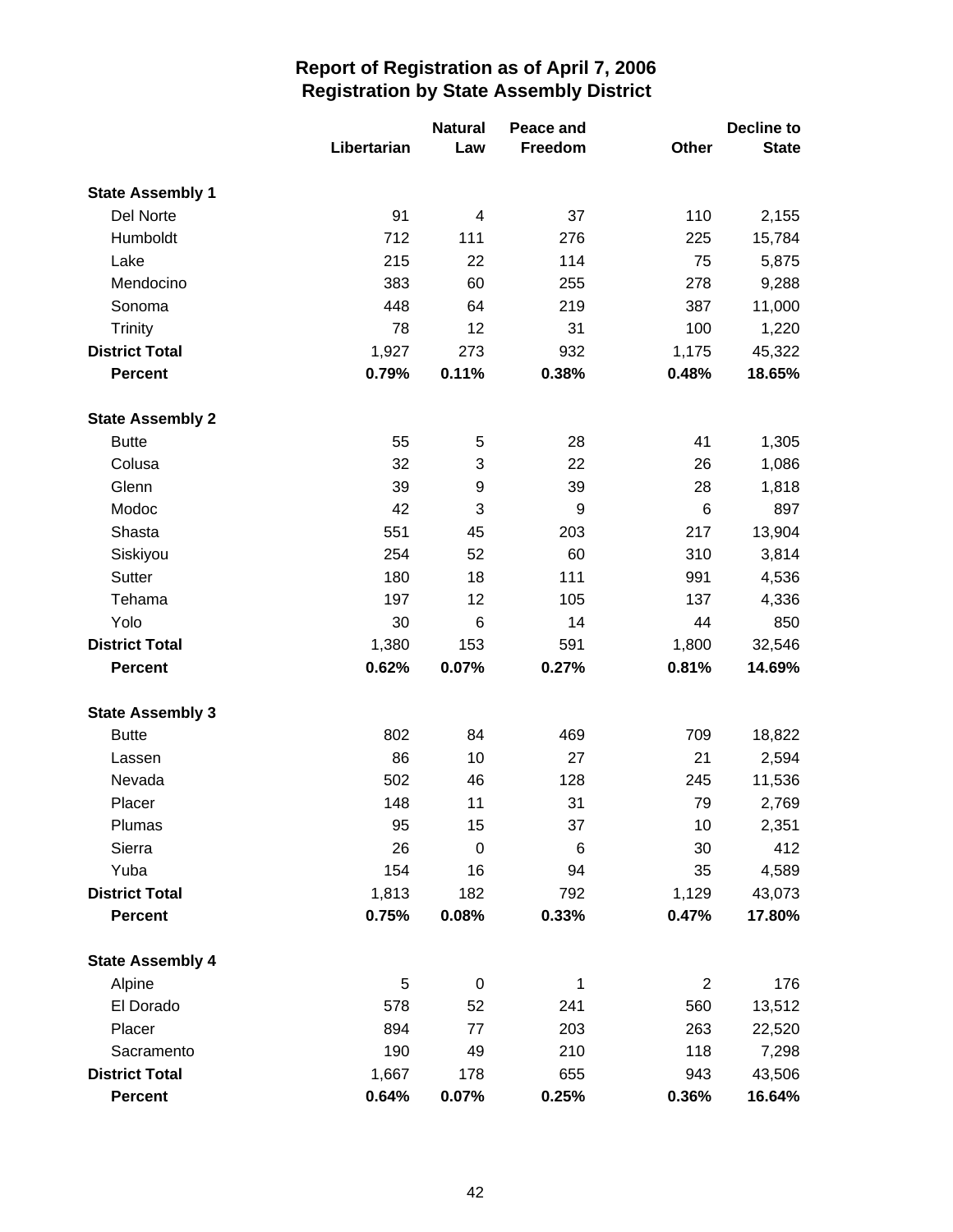|                          | <b>Total</b>      |                   | American   |             |       |
|--------------------------|-------------------|-------------------|------------|-------------|-------|
|                          | <b>Registered</b> | <b>Democratic</b> | Republican | Independent | Green |
| <b>State Assembly 5</b>  |                   |                   |            |             |       |
| Placer                   | 12,998            | 2,947             | 7,885      | 197         | 73    |
| Sacramento               | 222,225           | 81,716            | 92,617     | 5,013       | 1,859 |
| <b>District Total</b>    | 235,223           | 84,663            | 100,502    | 5,210       | 1,932 |
| <b>Percent</b>           |                   | 35.99%            | 42.73%     | 2.21%       | 0.82% |
| <b>State Assembly 6</b>  |                   |                   |            |             |       |
| Marin                    | 146,603           | 75,428            | 33,844     | 2,650       | 3,571 |
| Sonoma                   | 90,732            | 45,082            | 23,114     | 1,980       | 2,388 |
| <b>District Total</b>    | 237,335           | 120,510           | 56,958     | 4,630       | 5,959 |
| <b>Percent</b>           |                   | 50.78%            | 24.00%     | 1.95%       | 2.51% |
| <b>State Assembly 7</b>  |                   |                   |            |             |       |
| Napa                     | 65,922            | 30,339            | 20,905     | 1,557       | 910   |
| Solano                   | 51,774            | 29,863            | 10,919     | 886         | 339   |
| Sonoma                   | 86,514            | 42,984            | 23,146     | 1,732       | 1,961 |
| <b>District Total</b>    | 204,210           | 103,186           | 54,970     | 4,175       | 3,210 |
| <b>Percent</b>           |                   | 50.53%            | 26.92%     | 2.04%       | 1.57% |
| <b>State Assembly 8</b>  |                   |                   |            |             |       |
| Solano                   | 114,021           | 50,786            | 37,674     | 2,369       | 566   |
| Yolo                     | 80,581            | 37,820            | 21,893     | 1,614       | 1,497 |
| <b>District Total</b>    | 194,602           | 88,606            | 59,567     | 3,983       | 2,063 |
| <b>Percent</b>           |                   | 45.53%            | 30.61%     | 2.05%       | 1.06% |
| <b>State Assembly 9</b>  |                   |                   |            |             |       |
| Sacramento               | 172,634           | 94,135            | 36,939     | 3,825       | 2,465 |
| <b>District Total</b>    | 172,634           | 94,135            | 36,939     | 3,825       | 2,465 |
| <b>Percent</b>           |                   | 54.53%            | 21.40%     | 2.22%       | 1.43% |
| <b>State Assembly 10</b> |                   |                   |            |             |       |
| Amador                   | 20,068            | 6,989             | 9,409      | 590         | 150   |
| El Dorado                | 20,884            | 5,447             | 11,517     | 385         | 91    |
| Sacramento               | 131,474           | 53,592            | 48,936     | 2,937       | 926   |
| San Joaquin              | 61,059            | 22,082            | 29,827     | 1,114       | 218   |
| <b>District Total</b>    | 233,485           | 88,110            | 99,689     | 5,026       | 1,385 |
| <b>Percent</b>           |                   | 37.74%            | 42.70%     | 2.15%       | 0.59% |
| <b>State Assembly 11</b> |                   |                   |            |             |       |
| Contra Costa             | 196,849           | 102,937           | 49,067     | 4,184       | 1,466 |
| <b>District Total</b>    | 196,849           | 102,937           | 49,067     | 4,184       | 1,466 |
| <b>Percent</b>           |                   | 52.29%            | 24.93%     | 2.13%       | 0.74% |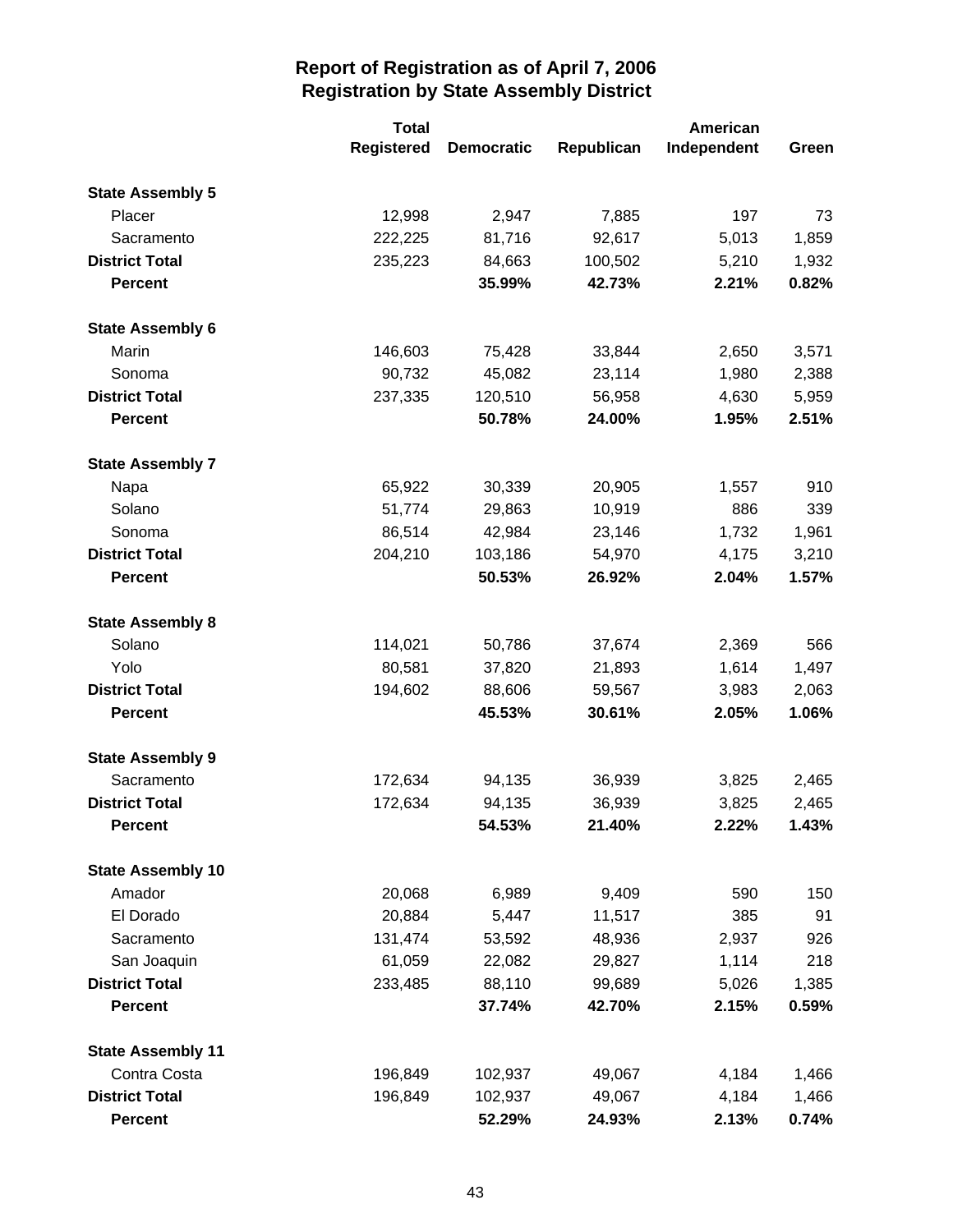|                          |             | <b>Natural</b> | Peace and |       | Decline to   |
|--------------------------|-------------|----------------|-----------|-------|--------------|
|                          | Libertarian | Law            | Freedom   | Other | <b>State</b> |
| <b>State Assembly 5</b>  |             |                |           |       |              |
| Placer                   | 72          | $\overline{2}$ | 8         | 25    | 1,789        |
| Sacramento               | 1,172       | 123            | 872       | 572   | 38,281       |
| <b>District Total</b>    | 1,244       | 125            | 880       | 597   | 40,070       |
| <b>Percent</b>           | 0.53%       | 0.05%          | 0.37%     | 0.25% | 17.03%       |
| <b>State Assembly 6</b>  |             |                |           |       |              |
| Marin                    | 808         | 117            | 323       | 432   | 29,430       |
| Sonoma                   | 571         | 62             | 245       | 597   | 16,693       |
| <b>District Total</b>    | 1,379       | 179            | 568       | 1,029 | 46,123       |
| <b>Percent</b>           | 0.58%       | 0.08%          | 0.24%     | 0.43% | 19.43%       |
| <b>State Assembly 7</b>  |             |                |           |       |              |
| Napa                     | 385         | 53             | 140       | 520   | 11,113       |
| Solano                   | 182         | 34             | 120       | 282   | 9,149        |
| Sonoma                   | 549         | 72             | 252       | 541   | 15,277       |
| <b>District Total</b>    | 1,116       | 159            | 512       | 1,343 | 35,539       |
| <b>Percent</b>           | 0.55%       | 0.08%          | 0.25%     | 0.66% | 17.40%       |
| <b>State Assembly 8</b>  |             |                |           |       |              |
| Solano                   | 490         | 66             | 208       | 610   | 21,252       |
| Yolo                     | 362         | 68             | 431       | 697   | 16,199       |
| <b>District Total</b>    | 852         | 134            | 639       | 1,307 | 37,451       |
| <b>Percent</b>           | 0.44%       | 0.07%          | 0.33%     | 0.67% | 19.24%       |
| <b>State Assembly 9</b>  |             |                |           |       |              |
| Sacramento               | 932         | 219            | 2,237     | 437   | 31,445       |
| <b>District Total</b>    | 932         | 219            | 2,237     | 437   | 31,445       |
| <b>Percent</b>           | 0.54%       | 0.13%          | 1.30%     | 0.25% | 18.21%       |
| <b>State Assembly 10</b> |             |                |           |       |              |
| Amador                   | 131         | 14             | 31        | 170   | 2,584        |
| El Dorado                | 89          | 5              | 9         | 96    | 3,245        |
| Sacramento               | 578         | 90             | 780       | 326   | 23,309       |
| San Joaquin              | 237         | 30             | 164       | 438   | 6,949        |
| <b>District Total</b>    | 1,035       | 139            | 984       | 1,030 | 36,087       |
| <b>Percent</b>           | 0.44%       | 0.06%          | 0.42%     | 0.44% | 15.46%       |
| <b>State Assembly 11</b> |             |                |           |       |              |
| Contra Costa             | 973         | 202            | 618       | 1,315 | 36,087       |
| <b>District Total</b>    | 973         | 202            | 618       | 1,315 | 36,087       |
| <b>Percent</b>           | 0.49%       | 0.10%          | 0.31%     | 0.67% | 18.33%       |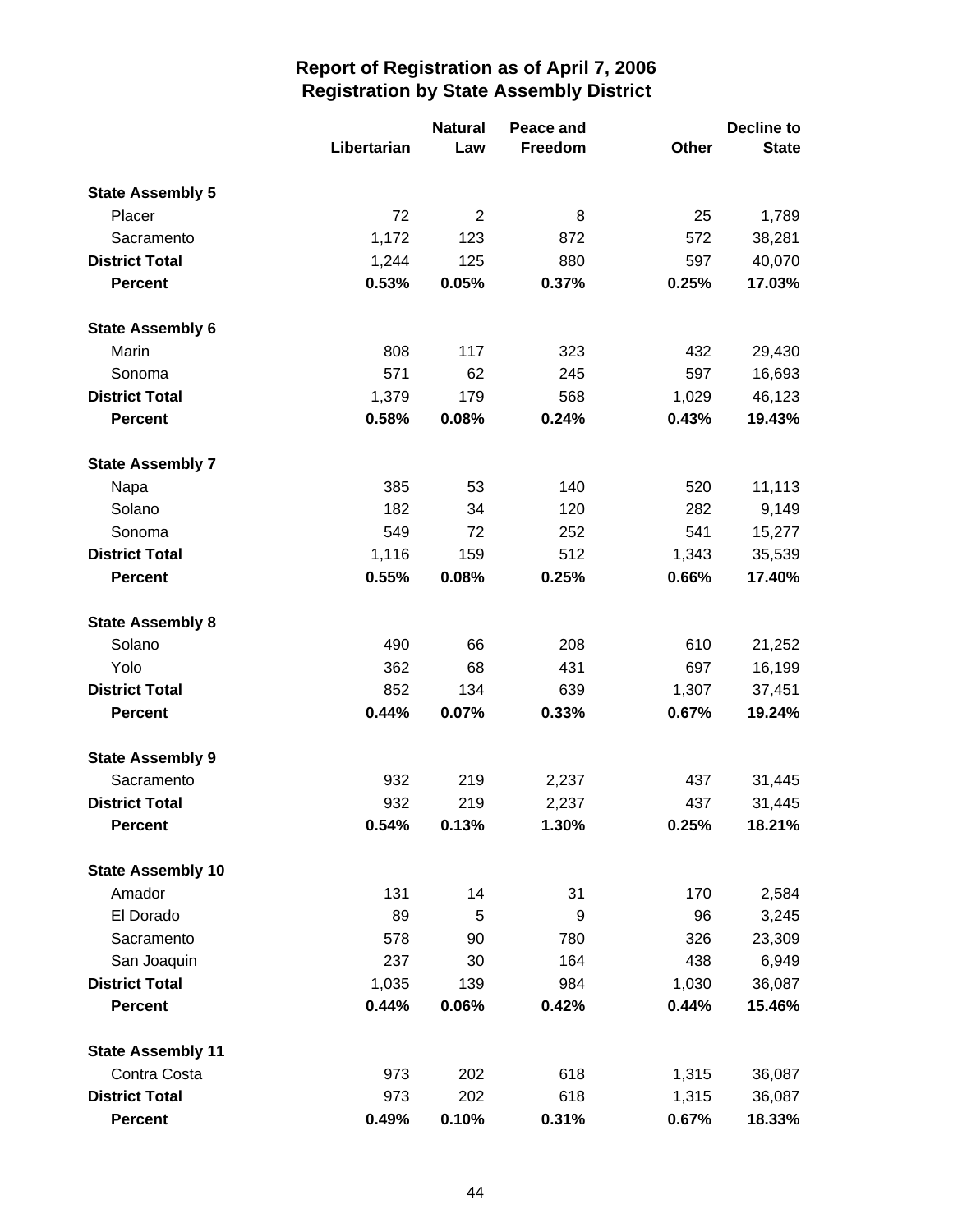|                          | <b>Total</b>      |                   | <b>American</b> |             |       |
|--------------------------|-------------------|-------------------|-----------------|-------------|-------|
|                          | <b>Registered</b> | <b>Democratic</b> | Republican      | Independent | Green |
|                          |                   |                   |                 |             |       |
| <b>State Assembly 12</b> |                   |                   |                 |             |       |
| San Francisco            | 179,325           | 93,459            | 23,204          | 2,803       | 3,789 |
| San Mateo                | 26,178            | 14,567            | 3,957           | 414         | 229   |
| <b>District Total</b>    | 205,503           | 108,026           | 27,161          | 3,217       | 4,018 |
| <b>Percent</b>           |                   | 52.57%            | 13.22%          | 1.57%       | 1.96% |
| <b>State Assembly 13</b> |                   |                   |                 |             |       |
| San Francisco            | 238,471           | 133,553           | 23,804          | 3,969       | 8,862 |
| <b>District Total</b>    | 238,471           | 133,553           | 23,804          | 3,969       | 8,862 |
| <b>Percent</b>           |                   | 56.00%            | 9.98%           | 1.66%       | 3.72% |
| <b>State Assembly 14</b> |                   |                   |                 |             |       |
| Alameda                  | 106,800           | 66,444            | 7,428           | 1,043       | 5,537 |
| Contra Costa             | 131,017           | 72,637            | 29,494          | 1,982       | 2,032 |
| <b>District Total</b>    | 237,817           | 139,081           | 36,922          | 3,025       | 7,569 |
| <b>Percent</b>           |                   | 58.48%            | 15.53%          | 1.27%       | 3.18% |
| <b>State Assembly 15</b> |                   |                   |                 |             |       |
| Alameda                  | 48,322            | 17,988            | 18,714          | 1,134       | 302   |
| Contra Costa             | 165,218           | 62,248            | 68,087          | 3,063       | 890   |
| Sacramento               | 50,969            | 18,982            | 21,613          | 1,161       | 222   |
| San Joaquin              | 8,823             | 4,302             | 2,951           | 143         | 24    |
| <b>District Total</b>    | 273,332           | 103,520           | 111,365         | 5,501       | 1,438 |
| <b>Percent</b>           |                   | 37.87%            | 40.74%          | 2.01%       | 0.53% |
| <b>State Assembly 16</b> |                   |                   |                 |             |       |
| Alameda                  | 195,989           | 121,792           | 19,623          | 2,993       | 5,285 |
| <b>District Total</b>    | 195,989           | 121,792           | 19,623          | 2,993       | 5,285 |
| <b>Percent</b>           |                   | 62.14%            | 10.01%          | 1.53%       | 2.70% |
| <b>State Assembly 17</b> |                   |                   |                 |             |       |
| Merced                   | 90,963            | 40,922            | 38,167          | 1,676       | 300   |
| San Joaquin              | 82,143            | 40,310            | 28,700          | 1,297       | 280   |
| Stanislaus               | 4,195             | 1,899             | 1,496           | 108         | 13    |
| <b>District Total</b>    | 177,301           | 83,131            | 68,363          | 3,081       | 593   |
| <b>Percent</b>           |                   | 46.89%            | 38.56%          | 1.74%       | 0.33% |
| <b>State Assembly 18</b> |                   |                   |                 |             |       |
| Alameda                  | 186,082           | 101,890           | 39,964          | 3,427       | 1,505 |
| <b>District Total</b>    | 186,082           | 101,890           | 39,964          | 3,427       | 1,505 |
| <b>Percent</b>           |                   | 54.76%            | 21.48%          | 1.84%       | 0.81% |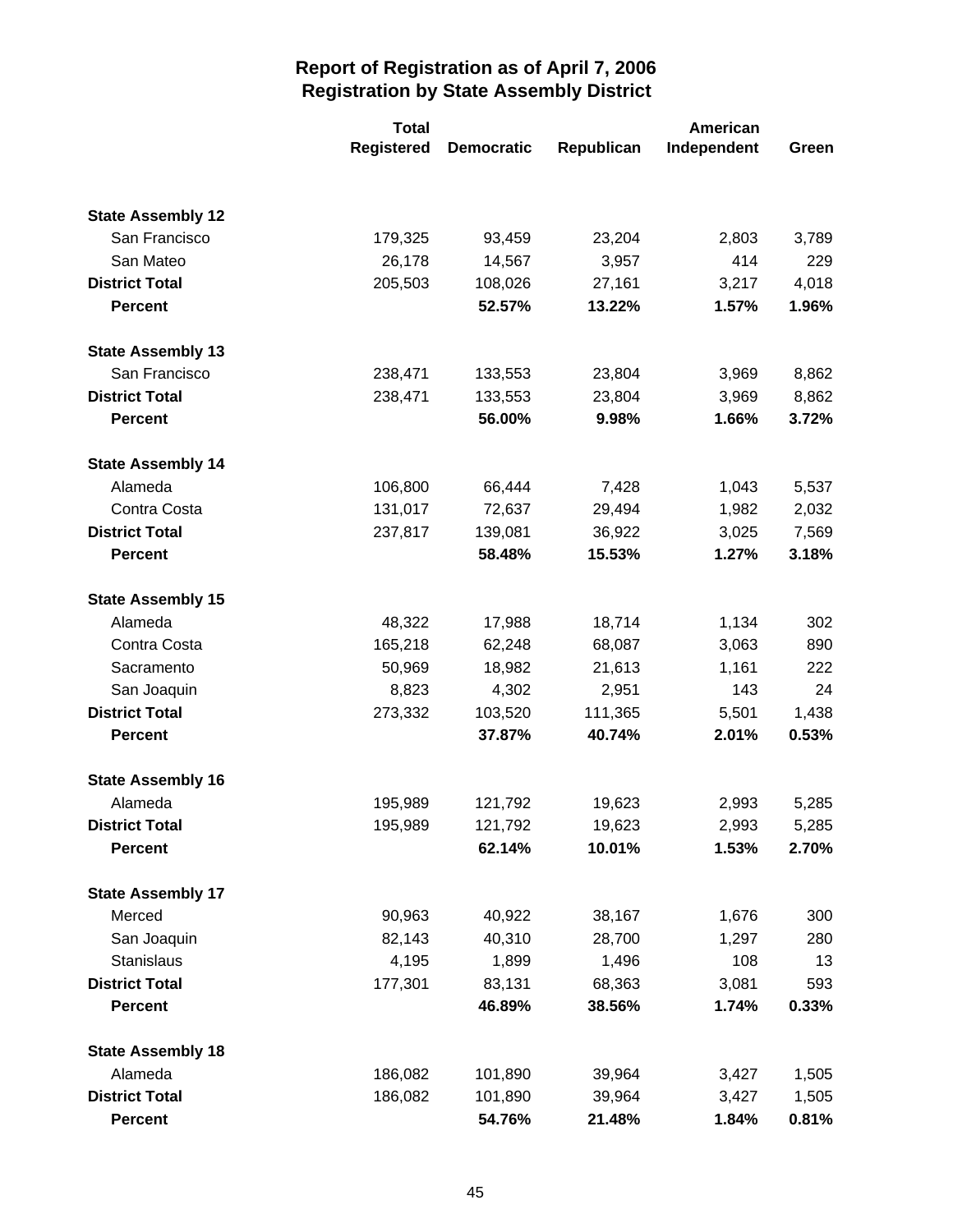|                          |             | <b>Natural</b><br>Peace and |         |              | <b>Decline to</b> |
|--------------------------|-------------|-----------------------------|---------|--------------|-------------------|
|                          | Libertarian | Law                         | Freedom | <b>Other</b> | <b>State</b>      |
|                          |             |                             |         |              |                   |
| <b>State Assembly 12</b> |             |                             |         |              |                   |
| San Francisco            | 827         | 237                         | 623     | 254          | 54,129            |
| San Mateo                | 72          | 41                          | 107     | 48           | 6,743             |
| <b>District Total</b>    | 899         | 278                         | 730     | 302          | 60,872            |
| <b>Percent</b>           | 0.44%       | 0.14%                       | 0.36%   | 0.15%        | 29.62%            |
| <b>State Assembly 13</b> |             |                             |         |              |                   |
| San Francisco            | 1,437       | 319                         | 1,001   | 383          | 65,143            |
| <b>District Total</b>    | 1,437       | 319                         | 1,001   | 383          | 65,143            |
| <b>Percent</b>           | 0.60%       | 0.13%                       | 0.42%   | 0.16%        | 27.32%            |
| <b>State Assembly 14</b> |             |                             |         |              |                   |
| Alameda                  | 533         | 183                         | 633     | 741          | 24,258            |
| Contra Costa             | 577         | 213                         | 402     | 869          | 22,811            |
| <b>District Total</b>    | 1,110       | 396                         | 1,035   | 1,610        | 47,069            |
| <b>Percent</b>           | 0.47%       | 0.17%                       | 0.44%   | 0.68%        | 19.79%            |
| <b>State Assembly 15</b> |             |                             |         |              |                   |
| Alameda                  | 239         | 26                          | 69      | 341          | 9,509             |
| Contra Costa             | 671         | 120                         | 189     | 1,098        | 28,852            |
| Sacramento               | 178         | 20                          | 206     | 105          | 8,482             |
| San Joaquin              | 24          | 4                           | 36      | 59           | 1,280             |
| <b>District Total</b>    | 1,112       | 170                         | 500     | 1,603        | 48,123            |
| <b>Percent</b>           | 0.41%       | 0.06%                       | 0.18%   | 0.59%        | 17.61%            |
| <b>State Assembly 16</b> |             |                             |         |              |                   |
| Alameda                  | 782         | 634                         | 1,408   | 1,361        | 42,111            |
| <b>District Total</b>    | 782         | 634                         | 1,408   | 1,361        | 42,111            |
| <b>Percent</b>           | 0.40%       | 0.32%                       | 0.72%   | 0.69%        | 21.49%            |
| <b>State Assembly 17</b> |             |                             |         |              |                   |
| Merced                   | 242         | 48                          | 161     | 129          | 9,318             |
| San Joaquin              | 241         | 53                          | 405     | 523          | 10,334            |
| Stanislaus               | 22          | $\overline{2}$              | 27      | 26           | 602               |
| <b>District Total</b>    | 505         | 103                         | 593     | 678          | 20,254            |
| <b>Percent</b>           | 0.28%       | 0.06%                       | 0.33%   | 0.38%        | 11.42%            |
| <b>State Assembly 18</b> |             |                             |         |              |                   |
| Alameda                  | 799         | 267                         | 658     | 1,270        | 36,302            |
| <b>District Total</b>    | 799         | 267                         | 658     | 1,270        | 36,302            |
| <b>Percent</b>           | 0.43%       | 0.14%                       | 0.35%   | 0.68%        | 19.51%            |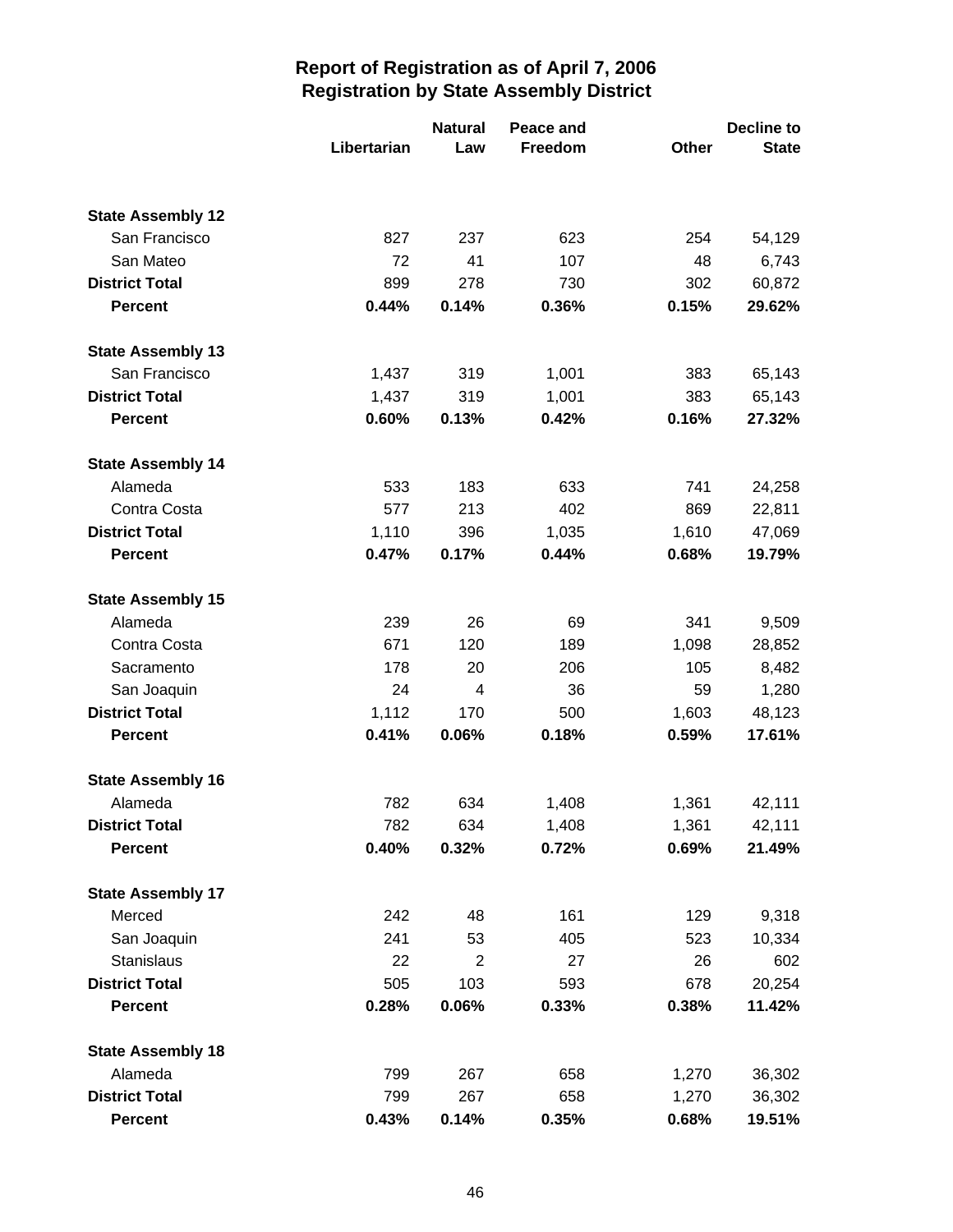|                          | <b>Total</b>      |                   | American   |             |       |
|--------------------------|-------------------|-------------------|------------|-------------|-------|
|                          | <b>Registered</b> | <b>Democratic</b> | Republican | Independent | Green |
|                          |                   |                   |            |             |       |
| <b>State Assembly 19</b> |                   |                   |            |             |       |
| San Mateo                | 216,055           | 107,792           | 50,925     | 4,248       | 2,409 |
| <b>District Total</b>    | 216,055           | 107,792           | 50,925     | 4,248       | 2,409 |
| <b>Percent</b>           |                   | 49.89%            | 23.57%     | 1.97%       | 1.11% |
| <b>State Assembly 20</b> |                   |                   |            |             |       |
| Alameda                  | 153,585           | 74,059            | 35,678     | 2,641       | 992   |
| Santa Clara              | 25,394            | 10,432            | 6,410      | 484         | 94    |
| <b>District Total</b>    | 178,979           | 84,491            | 42,088     | 3,125       | 1,086 |
| <b>Percent</b>           |                   | 47.21%            | 23.52%     | 1.75%       | 0.61% |
| <b>State Assembly 21</b> |                   |                   |            |             |       |
| San Mateo                | 106,778           | 49,296            | 32,563     | 1,781       | 1,118 |
| Santa Clara              | 125,860           | 53,829            | 40,486     | 1,738       | 1,256 |
| <b>District Total</b>    | 232,638           | 103,125           | 73,049     | 3,519       | 2,374 |
| <b>Percent</b>           |                   | 44.33%            | 31.40%     | 1.51%       | 1.02% |
| <b>State Assembly 22</b> |                   |                   |            |             |       |
| Santa Clara              | 177,657           | 77,123            | 44,941     | 2,984       | 1,582 |
| <b>District Total</b>    | 177,657           | 77,123            | 44,941     | 2,984       | 1,582 |
| <b>Percent</b>           |                   | 43.41%            | 25.30%     | 1.68%       | 0.89% |
| <b>State Assembly 23</b> |                   |                   |            |             |       |
| Santa Clara              | 144,156           | 72,227            | 30,897     | 2,961       | 1,045 |
| <b>District Total</b>    | 144,156           | 72,227            | 30,897     | 2,961       | 1,045 |
| <b>Percent</b>           |                   | 50.10%            | 21.43%     | 2.05%       | 0.72% |
| <b>State Assembly 24</b> |                   |                   |            |             |       |
| Santa Clara              | 212,192           | 95,409            | 62,249     | 4,184       | 1,736 |
| <b>District Total</b>    | 212,192           | 95,409            | 62,249     | 4,184       | 1,736 |
| <b>Percent</b>           |                   | 44.96%            | 29.34%     | 1.97%       | 0.82% |
| <b>State Assembly 25</b> |                   |                   |            |             |       |
| Calaveras                | 26,818            | 9,145             | 12,055     | 745         | 319   |
| Madera                   | 20,321            | 6,274             | 11,015     | 404         | 122   |
| Mariposa                 | 11,212            | 3,630             | 5,268      | 310         | 157   |
| Mono                     | 6,492             | 2,039             | 2,529      | 192         | 114   |
| Stanislaus               | 118,214           | 46,300            | 51,872     | 2,523       | 474   |
| Tuolumne                 | 31,843            | 11,623            | 13,976     | 914         | 296   |
| <b>District Total</b>    | 214,900           | 79,011            | 96,715     | 5,088       | 1,482 |
| <b>Percent</b>           |                   | 36.77%            | 45.00%     | 2.37%       | 0.69% |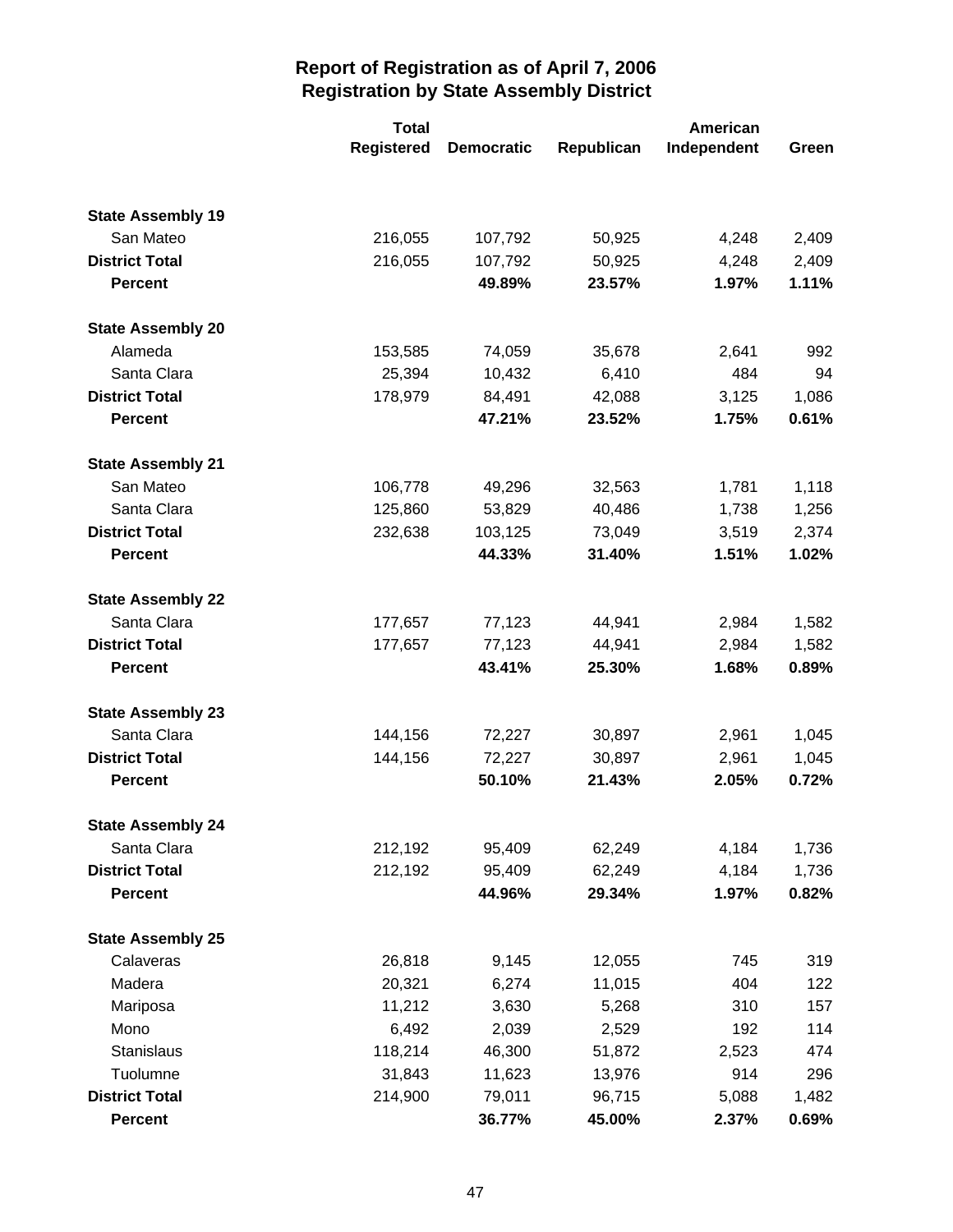|                          |             | <b>Natural</b> | Peace and |              |              |
|--------------------------|-------------|----------------|-----------|--------------|--------------|
|                          | Libertarian | Law            | Freedom   | <b>Other</b> | <b>State</b> |
|                          |             |                |           |              |              |
| <b>State Assembly 19</b> |             |                |           |              |              |
| San Mateo                | 948         | 226            | 477       | 560          | 48,470       |
| <b>District Total</b>    | 948         | 226            | 477       | 560          | 48,470       |
| <b>Percent</b>           | 0.44%       | 0.10%          | 0.22%     | 0.26%        | 22.43%       |
| <b>State Assembly 20</b> |             |                |           |              |              |
| Alameda                  | 672         | 155            | 379       | 1,258        | 37,751       |
| Santa Clara              | 104         | 22             | 89        | 57           | 7,702        |
| <b>District Total</b>    | 776         | 177            | 468       | 1,315        | 45,453       |
| <b>Percent</b>           | 0.43%       | 0.10%          | 0.26%     | 0.73%        | 25.40%       |
| <b>State Assembly 21</b> |             |                |           |              |              |
| San Mateo                | 609         | 74             | 244       | 268          | 20,825       |
| Santa Clara              | 702         | 81             | 189       | 267          | 27,312       |
| <b>District Total</b>    | 1,311       | 155            | 433       | 535          | 48,137       |
| <b>Percent</b>           | 0.56%       | 0.07%          | 0.19%     | 0.23%        | 20.69%       |
| <b>State Assembly 22</b> |             |                |           |              |              |
| Santa Clara              | 1,227       | 139            | 452       | 474          | 48,735       |
| <b>District Total</b>    | 1,227       | 139            | 452       | 474          | 48,735       |
| <b>Percent</b>           | 0.69%       | 0.08%          | 0.25%     | 0.27%        | 27.43%       |
| <b>State Assembly 23</b> |             |                |           |              |              |
| Santa Clara              | 773         | 170            | 634       | 321          | 35,128       |
| <b>District Total</b>    | 773         | 170            | 634       | 321          | 35,128       |
| <b>Percent</b>           | 0.54%       | 0.12%          | 0.44%     | 0.22%        | 24.37%       |
| <b>State Assembly 24</b> |             |                |           |              |              |
| Santa Clara              | 1,307       | 172            | 537       | 576          | 46,022       |
| <b>District Total</b>    | 1,307       | 172            | 537       | 576          | 46,022       |
| <b>Percent</b>           | 0.62%       | 0.08%          | 0.25%     | 0.27%        | 21.69%       |
| <b>State Assembly 25</b> |             |                |           |              |              |
| Calaveras                | 333         | 19             | 63        | 95           | 4,044        |
| Madera                   | 99          | 9              | 18        | 80           | 2,300        |
| Mariposa                 | 76          | 8              | 27        | 157          | 1,579        |
| Mono                     | 65          | 3              | 15        | $\mathbf 0$  | 1,535        |
| <b>Stanislaus</b>        | 457         | 59             | 475       | 1,037        | 15,017       |
| Tuolumne                 | 207         | 17             | 75        | 119          | 4,616        |
| <b>District Total</b>    | 1,237       | 115            | 673       | 1,488        | 29,091       |
| <b>Percent</b>           | 0.58%       | 0.05%          | 0.31%     | 0.69%        | 13.54%       |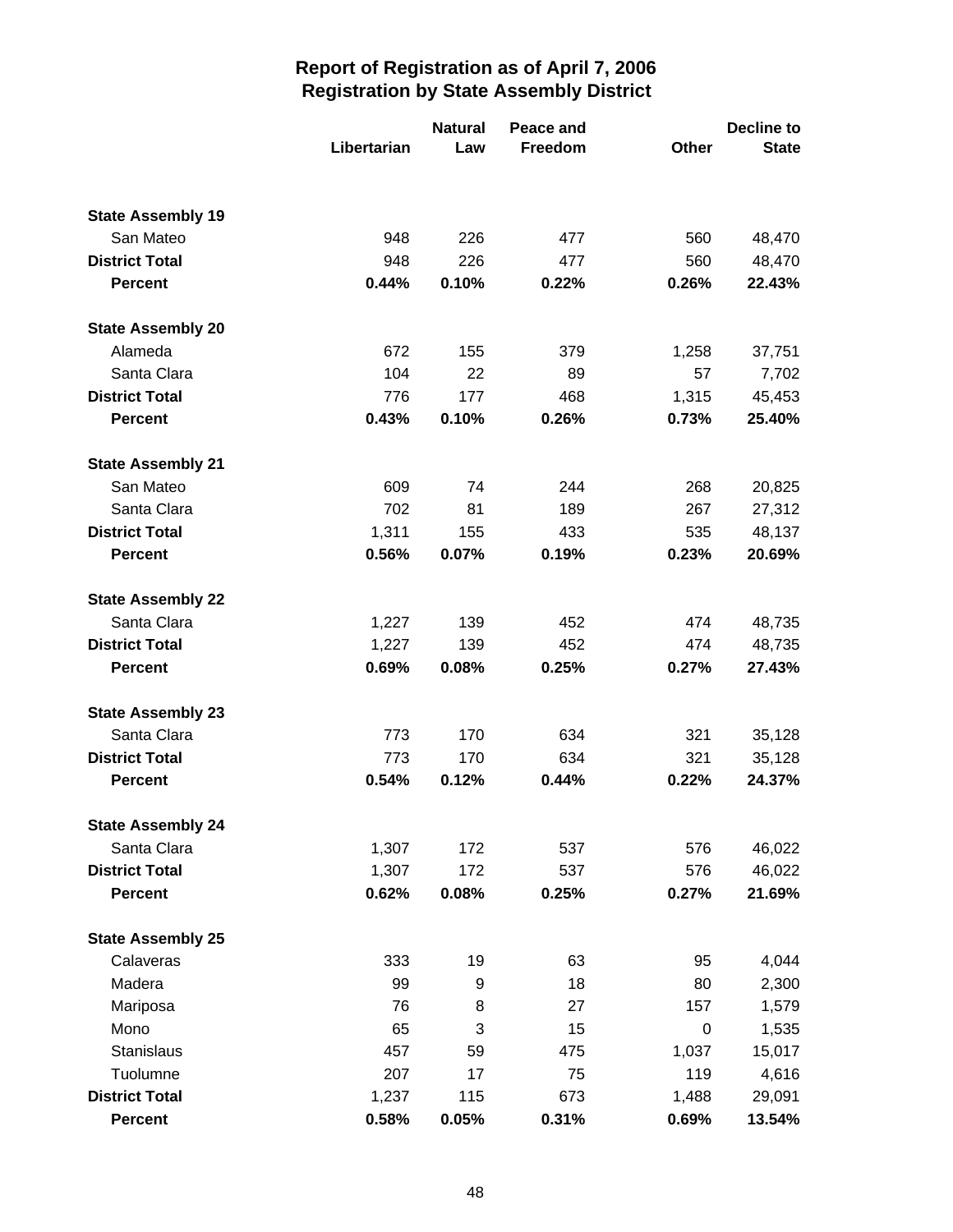|                          | <b>Total</b>      |                   | <b>American</b> |             |       |
|--------------------------|-------------------|-------------------|-----------------|-------------|-------|
|                          | <b>Registered</b> | <b>Democratic</b> | Republican      | Independent | Green |
|                          |                   |                   |                 |             |       |
| <b>State Assembly 26</b> |                   |                   |                 |             |       |
| San Joaquin              | 110,106           | 43,354            | 49,625          | 2,035       | 382   |
| Stanislaus               | 77,588            | 33,822            | 30,911          | 1,565       | 308   |
| <b>District Total</b>    | 187,694           | 77,176            | 80,536          | 3,600       | 690   |
| <b>Percent</b>           |                   | 41.12%            | 42.91%          | 1.92%       | 0.37% |
| <b>State Assembly 27</b> |                   |                   |                 |             |       |
| Monterey                 | 84,909            | 38,074            | 27,630          | 1,736       | 1,099 |
| Santa Clara              | 25,608            | 10,064            | 9,716           | 578         | 154   |
| Santa Cruz               | 121,993           | 63,129            | 25,859          | 2,196       | 4,501 |
| <b>District Total</b>    | 232,510           | 111,267           | 63,205          | 4,510       | 5,754 |
| <b>Percent</b>           |                   | 47.85%            | 27.18%          | 1.94%       | 2.47% |
| <b>State Assembly 28</b> |                   |                   |                 |             |       |
| Monterey                 | 66,806            | 34,662            | 19,791          | 1,201       | 308   |
| San Benito               | 24,736            | 11,163            | 8,410           | 579         | 158   |
| Santa Clara              | 37,413            | 17,108            | 10,368          | 694         | 168   |
| Santa Cruz               | 18,934            | 11,552            | 3,573           | 302         | 184   |
| <b>District Total</b>    | 147,889           | 74,485            | 42,142          | 2,776       | 818   |
| <b>Percent</b>           |                   | 50.37%            | 28.50%          | 1.88%       | 0.55% |
| <b>State Assembly 29</b> |                   |                   |                 |             |       |
| Fresno                   | 184,858           | 61,770            | 95,067          | 3,209       | 953   |
| Madera                   | 14,501            | 5,784             | 6,682           | 189         | 38    |
| Tulare                   | 0                 | 0                 | 0               | 0           | 0     |
| <b>District Total</b>    | 199,359           | 67,554            | 101,749         | 3,398       | 991   |
| <b>Percent</b>           |                   | 33.89%            | 51.04%          | 1.70%       | 0.50% |
| <b>State Assembly 30</b> |                   |                   |                 |             |       |
| Fresno                   | 14,037            | 4,771             | 7,221           | 258         | 32    |
| Kern                     | 51,453            | 30,452            | 14,706          | 884         | 65    |
| Kings                    | 43,938            | 16,852            | 20,726          | 867         | 110   |
| Tulare                   | 9,217             | 4,023             | 3,842           | 186         | 14    |
| <b>District Total</b>    | 118,645           | 56,098            | 46,495          | 2,195       | 221   |
| <b>Percent</b>           |                   | 47.28%            | 39.19%          | 1.85%       | 0.19% |
| <b>State Assembly 31</b> |                   |                   |                 |             |       |
| Fresno                   | 124,938           | 62,049            | 45,544          | 1,902       | 616   |
| Tulare                   | 8,222             | 3,879             | 3,171           | 125         | 15    |
| <b>District Total</b>    | 133,160           | 65,928            | 48,715          | 2,027       | 631   |
| <b>Percent</b>           |                   | 49.51%            | 36.58%          | 1.52%       | 0.47% |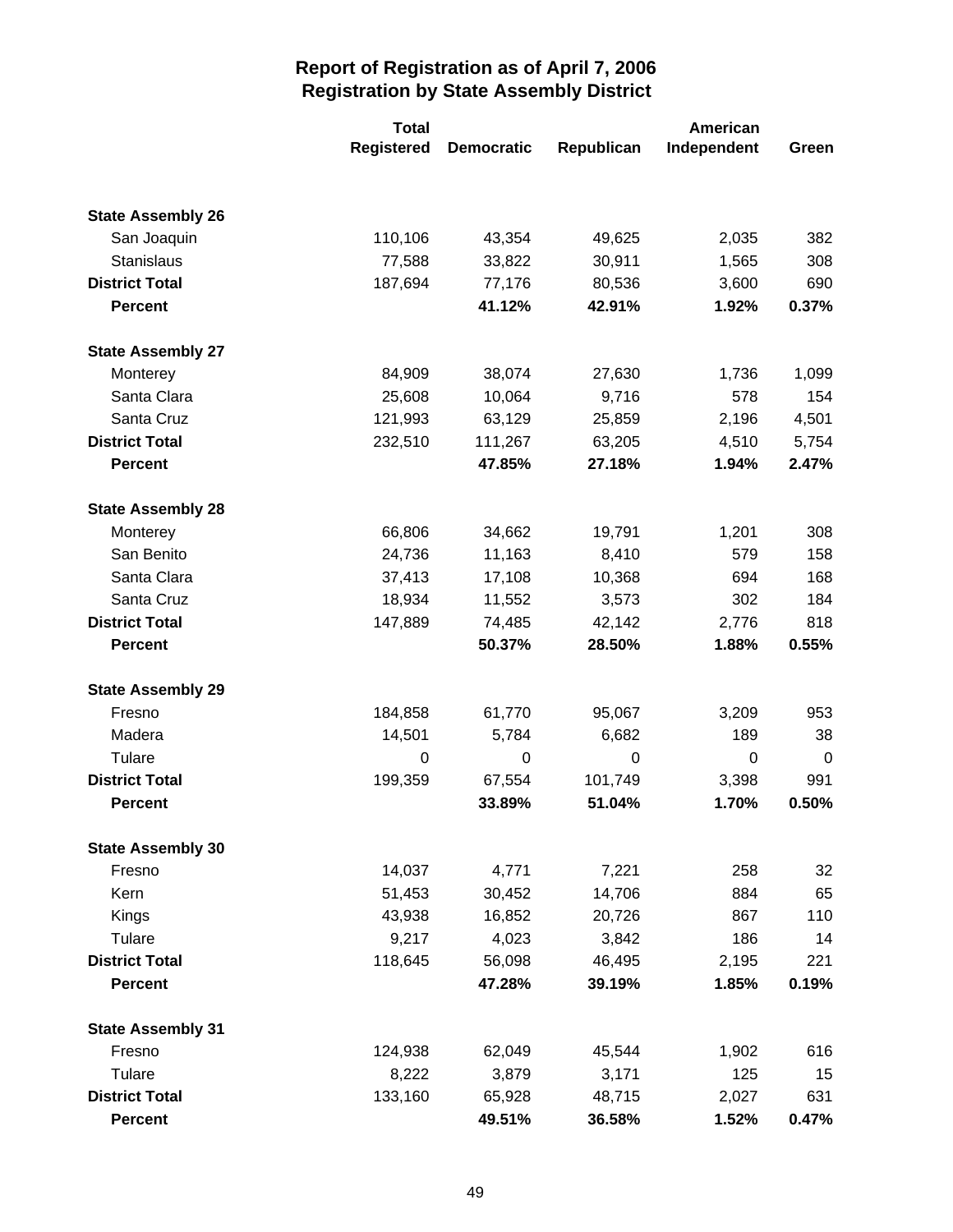|                          |             | <b>Natural</b><br>Peace and |         |              | <b>Decline to</b> |  |
|--------------------------|-------------|-----------------------------|---------|--------------|-------------------|--|
|                          | Libertarian | Law                         | Freedom | <b>Other</b> | <b>State</b>      |  |
|                          |             |                             |         |              |                   |  |
| <b>State Assembly 26</b> |             |                             |         |              |                   |  |
| San Joaquin              | 340         | 66                          | 416     | 832          | 13,056            |  |
| <b>Stanislaus</b>        | 289         | 62                          | 436     | 600          | 9,595             |  |
| <b>District Total</b>    | 629         | 128                         | 852     | 1,432        | 22,651            |  |
| <b>Percent</b>           | 0.34%       | 0.07%                       | 0.45%   | 0.76%        | 12.07%            |  |
| <b>State Assembly 27</b> |             |                             |         |              |                   |  |
| Monterey                 | 427         | 74                          | 186     | 185          | 15,498            |  |
| Santa Clara              | 131         | 17                          | 48      | 60           | 4,840             |  |
| Santa Cruz               | 1,148       | 125                         | 374     | 1,024        | 23,637            |  |
| <b>District Total</b>    | 1,706       | 216                         | 608     | 1,269        | 43,975            |  |
| <b>Percent</b>           | 0.73%       | 0.09%                       | 0.26%   | 0.55%        | 18.91%            |  |
| <b>State Assembly 28</b> |             |                             |         |              |                   |  |
| Monterey                 | 229         | 64                          | 202     | 128          | 10,221            |  |
| San Benito               | 128         | 13                          | 58      | 95           | 4,132             |  |
| Santa Clara              | 180         | 38                          | 93      | 61           | 8,703             |  |
| Santa Cruz               | 66          | 22                          | 101     | 81           | 3,053             |  |
| <b>District Total</b>    | 603         | 137                         | 454     | 365          | 26,109            |  |
| <b>Percent</b>           | 0.41%       | 0.09%                       | 0.31%   | 0.25%        | 17.65%            |  |
| <b>State Assembly 29</b> |             |                             |         |              |                   |  |
| Fresno                   | 692         | 102                         | 238     | 266          | 22,561            |  |
| Madera                   | 33          | $\overline{7}$              | 18      | 61           | 1,689             |  |
| Tulare                   | 0           | 0                           | 0       | 0            | 0                 |  |
| <b>District Total</b>    | 725         | 109                         | 256     | 327          | 24,250            |  |
| <b>Percent</b>           | 0.36%       | 0.05%                       | 0.13%   | 0.16%        | 12.16%            |  |
| <b>State Assembly 30</b> |             |                             |         |              |                   |  |
| Fresno                   | 52          | 15                          | 31      | 18           | 1,639             |  |
| Kern                     | 142         | 58                          | 162     | 68           | 4,916             |  |
| Kings                    | 132         | 29                          | 16      | 365          | 4,841             |  |
| Tulare                   | 28          | 11                          | 36      | 18           | 1,059             |  |
| <b>District Total</b>    | 354         | 113                         | 245     | 469          | 12,455            |  |
| <b>Percent</b>           | 0.30%       | 0.10%                       | 0.21%   | 0.40%        | 10.50%            |  |
| <b>State Assembly 31</b> |             |                             |         |              |                   |  |
| Fresno                   | 351         | 94                          | 259     | 151          | 13,972            |  |
| Tulare                   | 19          | $\overline{7}$              | 17      | 11           | 978               |  |
| <b>District Total</b>    | 370         | 101                         | 276     | 162          | 14,950            |  |
| <b>Percent</b>           | 0.28%       | 0.08%                       | 0.21%   | 0.12%        | 11.23%            |  |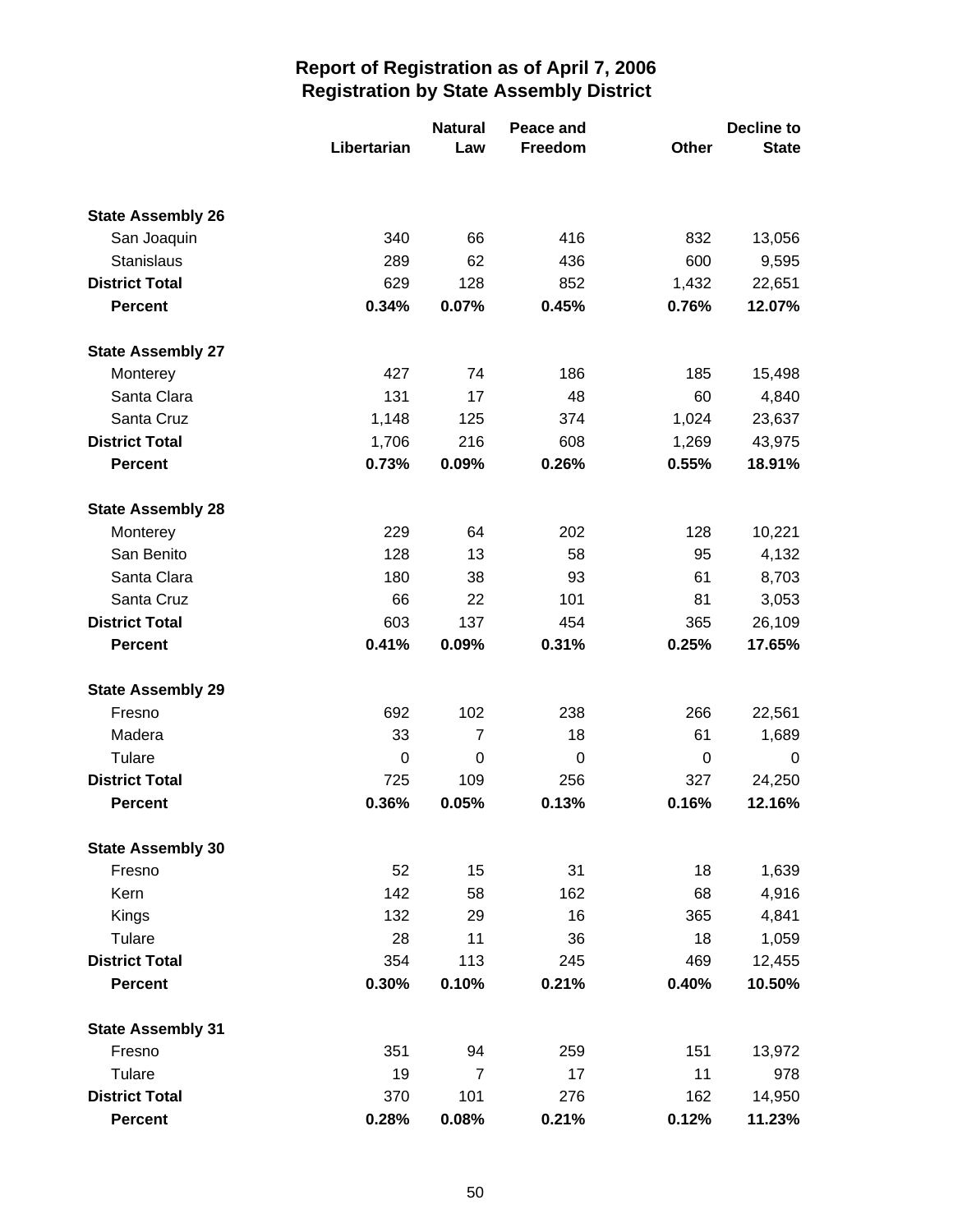|                          | <b>Total</b>      | American          |            |             |       |
|--------------------------|-------------------|-------------------|------------|-------------|-------|
|                          | <b>Registered</b> | <b>Democratic</b> | Republican | Independent | Green |
|                          |                   |                   |            |             |       |
| <b>State Assembly 32</b> |                   |                   |            |             |       |
| Kern                     | 217,069           | 64,544            | 116,332    | 5,670       | 654   |
| San Bernardino           | 739               | 268               | 272        | 41          | 1     |
| <b>District Total</b>    | 217,808           | 64,812            | 116,604    | 5,711       | 655   |
| <b>Percent</b>           |                   | 29.76%            | 53.54%     | 2.62%       | 0.30% |
| <b>State Assembly 33</b> |                   |                   |            |             |       |
| San Luis Obispo          | 151,686           | 53,592            | 64,328     | 3,367       | 2,116 |
| Santa Barbara            | 67,091            | 24,445            | 29,408     | 1,494       | 268   |
| <b>District Total</b>    | 218,777           | 78,037            | 93,736     | 4,861       | 2,384 |
| <b>Percent</b>           |                   | 35.67%            | 42.85%     | 2.22%       | 1.09% |
| <b>State Assembly 34</b> |                   |                   |            |             |       |
| Inyo                     | 10,607            | 3,419             | 4,862      | 292         | 111   |
| Kern                     | 14,730            | 4,357             | 6,804      | 558         | 37    |
| San Bernardino           | 21,573            | 7,990             | 8,271      | 860         | 76    |
| Tulare                   | 113,872           | 37,220            | 56,839     | 2,640       | 514   |
| <b>District Total</b>    | 160,782           | 52,986            | 76,776     | 4,350       | 738   |
| <b>Percent</b>           |                   | 32.96%            | 47.75%     | 2.71%       | 0.46% |
| <b>State Assembly 35</b> |                   |                   |            |             |       |
| Santa Barbara            | 113,286           | 48,671            | 36,062     | 2,074       | 2,114 |
| Ventura                  | 92,360            | 43,127            | 29,817     | 1,735       | 995   |
| <b>District Total</b>    | 205,646           | 91,798            | 65,879     | 3,809       | 3,109 |
| <b>Percent</b>           |                   | 44.64%            | 32.04%     | 1.85%       | 1.51% |
| <b>State Assembly 36</b> |                   |                   |            |             |       |
| Los Angeles              | 130,754           | 46,987            | 58,047     | 3,270       | 452   |
| San Bernardino           | 64,422            | 22,100            | 28,997     | 2,019       | 209   |
| <b>District Total</b>    | 195,176           | 69,087            | 87,044     | 5,289       | 661   |
| <b>Percent</b>           |                   | 35.40%            | 44.60%     | 2.71%       | 0.34% |
| <b>State Assembly 37</b> |                   |                   |            |             |       |
| Kern                     | 7                 | 1                 | 5          | $\pmb{0}$   | 0     |
| Los Angeles              | 36,428            | 13,264            | 15,230     | 739         | 204   |
| Ventura                  | 198,691           | 66,829            | 89,614     | 3,974       | 1,501 |
| <b>District Total</b>    | 235,126           | 80,094            | 104,849    | 4,713       | 1,705 |
| <b>Percent</b>           |                   | 34.06%            | 44.59%     | 2.00%       | 0.73% |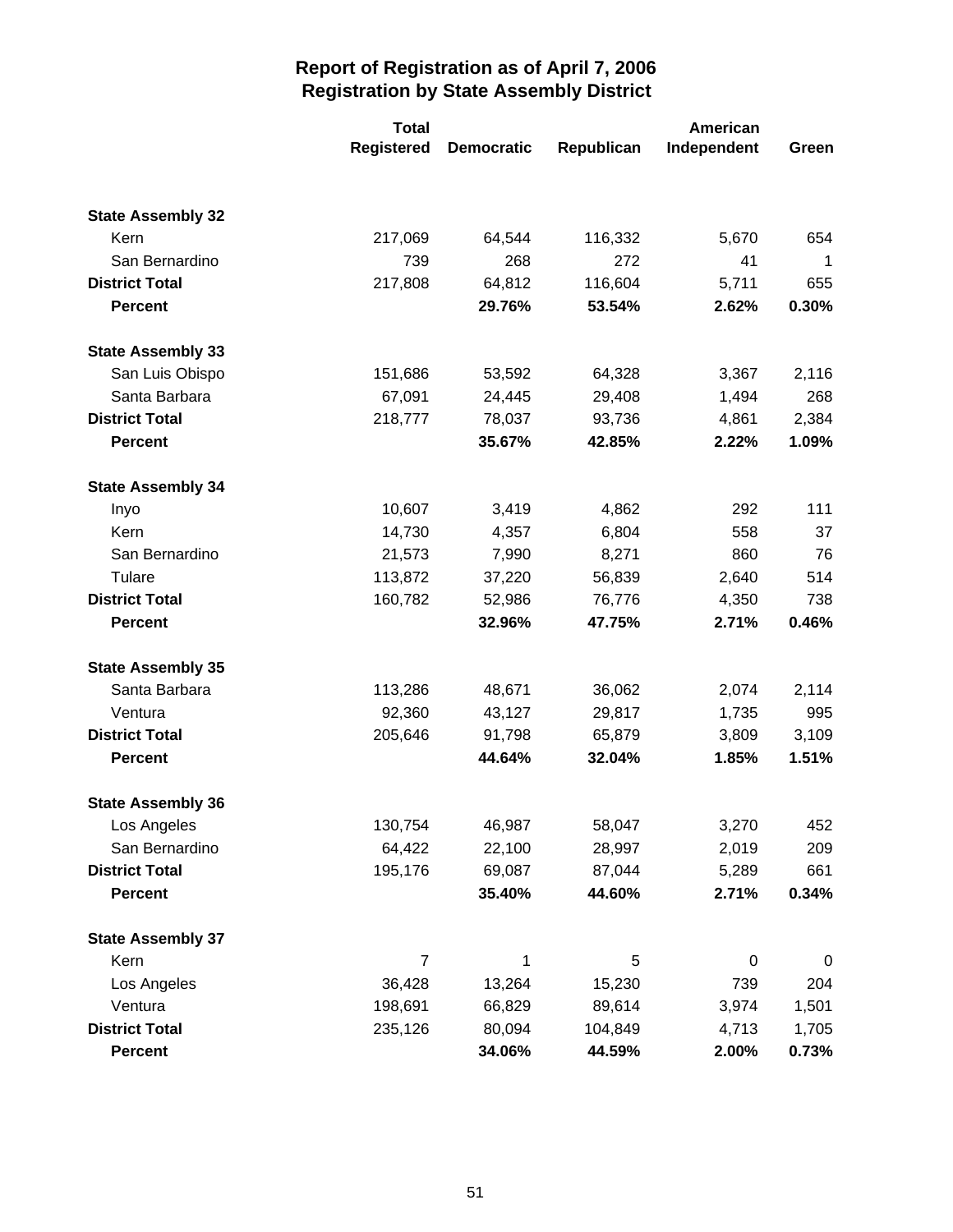|                          |             | <b>Natural</b><br>Peace and |         |             | Decline to   |  |
|--------------------------|-------------|-----------------------------|---------|-------------|--------------|--|
|                          | Libertarian | Law                         | Freedom | Other       | <b>State</b> |  |
|                          |             |                             |         |             |              |  |
| <b>State Assembly 32</b> |             |                             |         |             |              |  |
| Kern                     | 1,089       | 122                         | 346     | 389         | 27,923       |  |
| San Bernardino           | 9           | 1                           | 0       | 5           | 142          |  |
| <b>District Total</b>    | 1,098       | 123                         | 346     | 394         | 28,065       |  |
| <b>Percent</b>           | 0.50%       | 0.06%                       | 0.16%   | 0.18%       | 12.89%       |  |
| <b>State Assembly 33</b> |             |                             |         |             |              |  |
| San Luis Obispo          | 992         | 142                         | 286     | 1,831       | 25,032       |  |
| Santa Barbara            | 312         | 35                          | 118     | 652         | 10,359       |  |
| <b>District Total</b>    | 1,304       | 177                         | 404     | 2,483       | 35,391       |  |
| <b>Percent</b>           | 0.60%       | 0.08%                       | 0.18%   | 1.13%       | 16.18%       |  |
| <b>State Assembly 34</b> |             |                             |         |             |              |  |
| Inyo                     | 71          | 6                           | 29      | 69          | 1,748        |  |
| Kern                     | 89          | 15                          | 40      | 36          | 2,794        |  |
| San Bernardino           | 147         | 15                          | 49      | 108         | 4,057        |  |
| Tulare                   | 432         | 105                         | 222     | 234         | 15,666       |  |
| <b>District Total</b>    | 739         | 141                         | 340     | 447         | 24,265       |  |
| <b>Percent</b>           | 0.46%       | 0.09%                       | 0.21%   | 0.28%       | 15.09%       |  |
| <b>State Assembly 35</b> |             |                             |         |             |              |  |
| Santa Barbara            | 699         | 108                         | 184     | 1,221       | 22,153       |  |
| Ventura                  | 489         | 119                         | 265     | 871         | 14,942       |  |
| <b>District Total</b>    | 1,188       | 227                         | 449     | 2,092       | 37,095       |  |
| <b>Percent</b>           | 0.58%       | 0.11%                       | 0.22%   | 1.02%       | 18.04%       |  |
| <b>State Assembly 36</b> |             |                             |         |             |              |  |
| Los Angeles              | 586         | 177                         | 368     | 762         | 20,105       |  |
| San Bernardino           | 370         | 57                          | 180     | 384         | 10,106       |  |
| <b>District Total</b>    | 956         | 234                         | 548     | 1,146       | 30,211       |  |
| <b>Percent</b>           | 0.49%       | 0.12%                       | 0.28%   | 0.59%       | 15.48%       |  |
| <b>State Assembly 37</b> |             |                             |         |             |              |  |
| Kern                     | 1           | $\pmb{0}$                   | 0       | $\mathbf 0$ | 0            |  |
| Los Angeles              | 213         | 37                          | 110     | 252         | 6,379        |  |
| Ventura                  | 1,066       | 183                         | 337     | 1,847       | 33,340       |  |
| <b>District Total</b>    | 1,280       | 220                         | 447     | 2,099       | 39,719       |  |
| <b>Percent</b>           | 0.54%       | 0.09%                       | 0.19%   | 0.89%       | 16.89%       |  |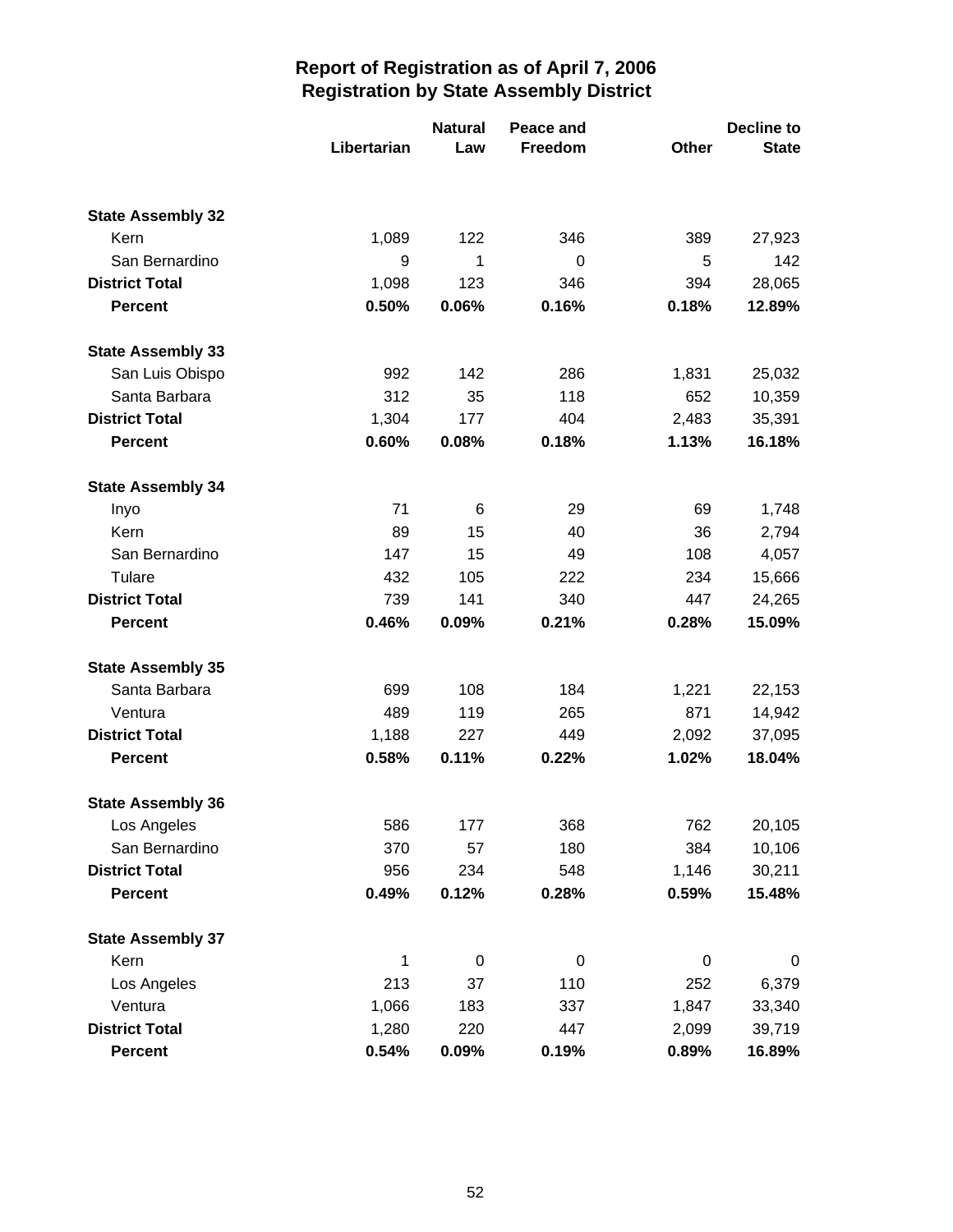|                          | <b>Total</b>      |                   | <b>American</b> |             |       |
|--------------------------|-------------------|-------------------|-----------------|-------------|-------|
|                          | <b>Registered</b> | <b>Democratic</b> | Republican      | Independent | Green |
| <b>State Assembly 38</b> |                   |                   |                 |             |       |
| Los Angeles              | 196,600           | 70,192            | 84,319          | 3,799       | 1,045 |
| Ventura                  | 39,147            | 12,081            | 18,458          | 927         | 208   |
| <b>District Total</b>    | 235,747           | 82,273            | 102,777         | 4,726       | 1,253 |
| <b>Percent</b>           |                   | 34.90%            | 43.60%          | 2.00%       | 0.53% |
| <b>State Assembly 39</b> |                   |                   |                 |             |       |
| Los Angeles              | 108,498           | 63,262            | 20,461          | 1,984       | 553   |
| <b>District Total</b>    | 108,498           | 63,262            | 20,461          | 1,984       | 553   |
| <b>Percent</b>           |                   | 58.31%            | 18.86%          | 1.83%       | 0.51% |
| <b>State Assembly 40</b> |                   |                   |                 |             |       |
| Los Angeles              | 163,838           | 78,697            | 47,324          | 2,953       | 1,073 |
| <b>District Total</b>    | 163,838           | 78,697            | 47,324          | 2,953       | 1,073 |
| <b>Percent</b>           |                   | 48.03%            | 28.88%          | 1.80%       | 0.65% |
| <b>State Assembly 41</b> |                   |                   |                 |             |       |
| Los Angeles              | 182,104           | 88,648            | 50,637          | 2,734       | 1,935 |
| Ventura                  | 50,269            | 22,480            | 16,575          | 970         | 339   |
| <b>District Total</b>    | 232,373           | 111,128           | 67,212          | 3,704       | 2,274 |
| <b>Percent</b>           |                   | 47.82%            | 28.92%          | 1.59%       | 0.98% |
| <b>State Assembly 42</b> |                   |                   |                 |             |       |
| Los Angeles              | 247,560           | 132,637           | 50,661          | 3,890       | 2,277 |
| <b>District Total</b>    | 247,560           | 132,637           | 50,661          | 3,890       | 2,277 |
| <b>Percent</b>           |                   | 53.58%            | 20.46%          | 1.57%       | 0.92% |
| <b>State Assembly 43</b> |                   |                   |                 |             |       |
| Los Angeles              | 179,936           | 79,803            | 52,882          | 3,310       | 1,599 |
| <b>District Total</b>    | 179,936           | 79,803            | 52,882          | 3,310       | 1,599 |
| <b>Percent</b>           |                   | 44.35%            | 29.39%          | 1.84%       | 0.89% |
| <b>State Assembly 44</b> |                   |                   |                 |             |       |
| Los Angeles              | 209,821           | 94,095            | 66,180          | 2,972       | 1,816 |
| <b>District Total</b>    | 209,821           | 94,095            | 66,180          | 2,972       | 1,816 |
| <b>Percent</b>           |                   | 44.85%            | 31.54%          | 1.42%       | 0.87% |
| <b>State Assembly 45</b> |                   |                   |                 |             |       |
| Los Angeles              | 119,557           | 69,303            | 17,635          | 1,887       | 1,539 |
| <b>District Total</b>    | 119,557           | 69,303            | 17,635          | 1,887       | 1,539 |
| <b>Percent</b>           |                   | 57.97%            | 14.75%          | 1.58%       | 1.29% |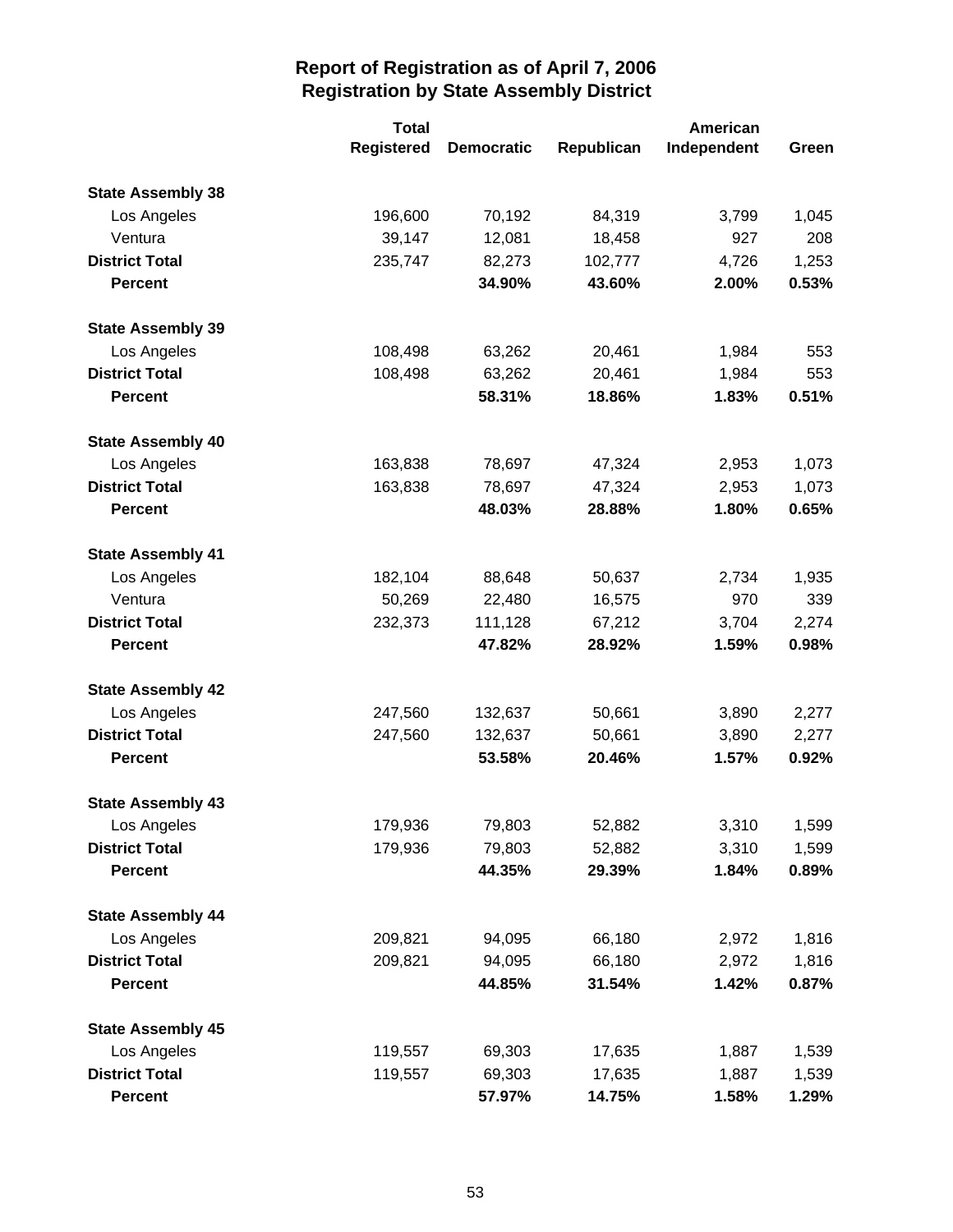|                          |             | <b>Natural</b> | Peace and |       | Decline to   |
|--------------------------|-------------|----------------|-----------|-------|--------------|
|                          | Libertarian | Law            | Freedom   | Other | <b>State</b> |
| <b>State Assembly 38</b> |             |                |           |       |              |
| Los Angeles              | 1,141       | 168            | 486       | 1,449 | 34,001       |
| Ventura                  | 257         | 38             | 78        | 296   | 6,804        |
| <b>District Total</b>    | 1,398       | 206            | 564       | 1,745 | 40,805       |
| <b>Percent</b>           | 0.59%       | 0.09%          | 0.24%     | 0.74% | 17.31%       |
| <b>State Assembly 39</b> |             |                |           |       |              |
| Los Angeles              | 492         | 221            | 833       | 607   | 20,085       |
| <b>District Total</b>    | 492         | 221            | 833       | 607   | 20,085       |
| <b>Percent</b>           | 0.45%       | 0.20%          | 0.77%     | 0.56% | 18.51%       |
| <b>State Assembly 40</b> |             |                |           |       |              |
| Los Angeles              | 853         | 210            | 837       | 1,224 | 30,667       |
| <b>District Total</b>    | 853         | 210            | 837       | 1,224 | 30,667       |
| <b>Percent</b>           | 0.52%       | 0.13%          | 0.51%     | 0.75% | 18.72%       |
| <b>State Assembly 41</b> |             |                |           |       |              |
| Los Angeles              | 1,082       | 208            | 528       | 1,596 | 34,736       |
| Ventura                  | 235         | 56             | 150       | 433   | 9,031        |
| <b>District Total</b>    | 1,317       | 264            | 678       | 2,029 | 43,767       |
| <b>Percent</b>           | 0.57%       | 0.11%          | 0.29%     | 0.87% | 18.83%       |
| <b>State Assembly 42</b> |             |                |           |       |              |
| Los Angeles              | 1,397       | 236            | 646       | 2,173 | 53,643       |
| <b>District Total</b>    | 1,397       | 236            | 646       | 2,173 | 53,643       |
| <b>Percent</b>           | 0.56%       | 0.10%          | 0.26%     | 0.88% | 21.67%       |
| <b>State Assembly 43</b> |             |                |           |       |              |
| Los Angeles              | 1,092       | 224            | 801       | 1,479 | 38,746       |
| <b>District Total</b>    | 1,092       | 224            | 801       | 1,479 | 38,746       |
| <b>Percent</b>           | 0.61%       | 0.12%          | 0.45%     | 0.82% | 21.53%       |
| <b>State Assembly 44</b> |             |                |           |       |              |
| Los Angeles              | 976         | 291            | 976       | 1,343 | 41,172       |
| <b>District Total</b>    | 976         | 291            | 976       | 1,343 | 41,172       |
| <b>Percent</b>           | 0.47%       | 0.14%          | 0.47%     | 0.64% | 19.62%       |
| <b>State Assembly 45</b> |             |                |           |       |              |
| Los Angeles              | 629         | 220            | 1,220     | 800   | 26,324       |
| <b>District Total</b>    | 629         | 220            | 1,220     | 800   | 26,324       |
| <b>Percent</b>           | 0.53%       | 0.18%          | 1.02%     | 0.67% | 22.02%       |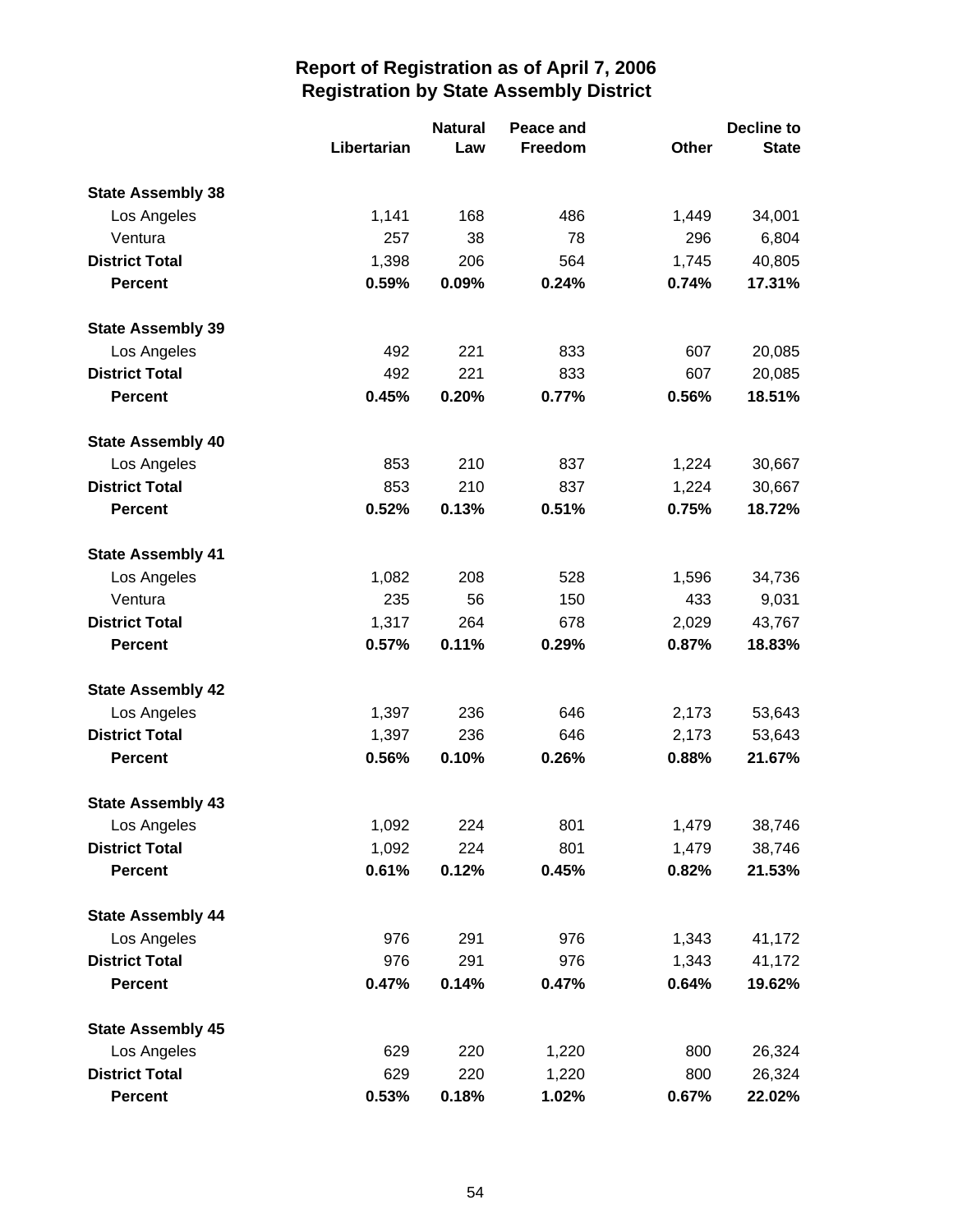|                          | <b>Total</b>      | <b>American</b>   |            |             |       |
|--------------------------|-------------------|-------------------|------------|-------------|-------|
|                          | <b>Registered</b> | <b>Democratic</b> | Republican | Independent | Green |
| <b>State Assembly 46</b> |                   |                   |            |             |       |
| Los Angeles              | 82,802            | 53,776            | 9,676      | 1,231       | 496   |
| <b>District Total</b>    | 82,802            | 53,776            | 9,676      | 1,231       | 496   |
| <b>Percent</b>           |                   | 64.95%            | 11.69%     | 1.49%       | 0.60% |
| <b>State Assembly 47</b> |                   |                   |            |             |       |
| Los Angeles              | 199,883           | 129,221           | 24,892     | 2,759       | 1,639 |
| <b>District Total</b>    | 199,883           | 129,221           | 24,892     | 2,759       | 1,639 |
| <b>Percent</b>           |                   | 64.65%            | 12.45%     | 1.38%       | 0.82% |
| <b>State Assembly 48</b> |                   |                   |            |             |       |
| Los Angeles              | 118,181           | 84,256            | 9,864      | 1,757       | 564   |
| <b>District Total</b>    | 118,181           | 84,256            | 9,864      | 1,757       | 564   |
| <b>Percent</b>           |                   | 71.29%            | 8.35%      | 1.49%       | 0.48% |
| <b>State Assembly 49</b> |                   |                   |            |             |       |
| Los Angeles              | 138,642           | 63,752            | 35,565     | 2,057       | 611   |
| <b>District Total</b>    | 138,642           | 63,752            | 35,565     | 2,057       | 611   |
| <b>Percent</b>           |                   | 45.98%            | 25.65%     | 1.48%       | 0.44% |
| <b>State Assembly 50</b> |                   |                   |            |             |       |
| Los Angeles              | 114,015           | 68,860            | 20,714     | 1,860       | 442   |
| <b>District Total</b>    | 114,015           | 68,860            | 20,714     | 1,860       | 442   |
| <b>Percent</b>           |                   | 60.40%            | 18.17%     | 1.63%       | 0.39% |
| <b>State Assembly 51</b> |                   |                   |            |             |       |
| Los Angeles              | 155,601           | 98,154            | 25,712     | 2,412       | 675   |
| <b>District Total</b>    | 155,601           | 98,154            | 25,712     | 2,412       | 675   |
| <b>Percent</b>           |                   | 63.08%            | 16.52%     | 1.55%       | 0.43% |
| <b>State Assembly 52</b> |                   |                   |            |             |       |
| Los Angeles              | 116,079           | 83,426            | 10,985     | 1,957       | 375   |
| <b>District Total</b>    | 116,079           | 83,426            | 10,985     | 1,957       | 375   |
| <b>Percent</b>           |                   | 71.87%            | 9.46%      | 1.69%       | 0.32% |
| <b>State Assembly 53</b> |                   |                   |            |             |       |
| Los Angeles              | 237,873           | 96,975            | 81,105     | 4,006       | 2,255 |
| <b>District Total</b>    | 237,873           | 96,975            | 81,105     | 4,006       | 2,255 |
| <b>Percent</b>           |                   | 40.77%            | 34.10%     | 1.68%       | 0.95% |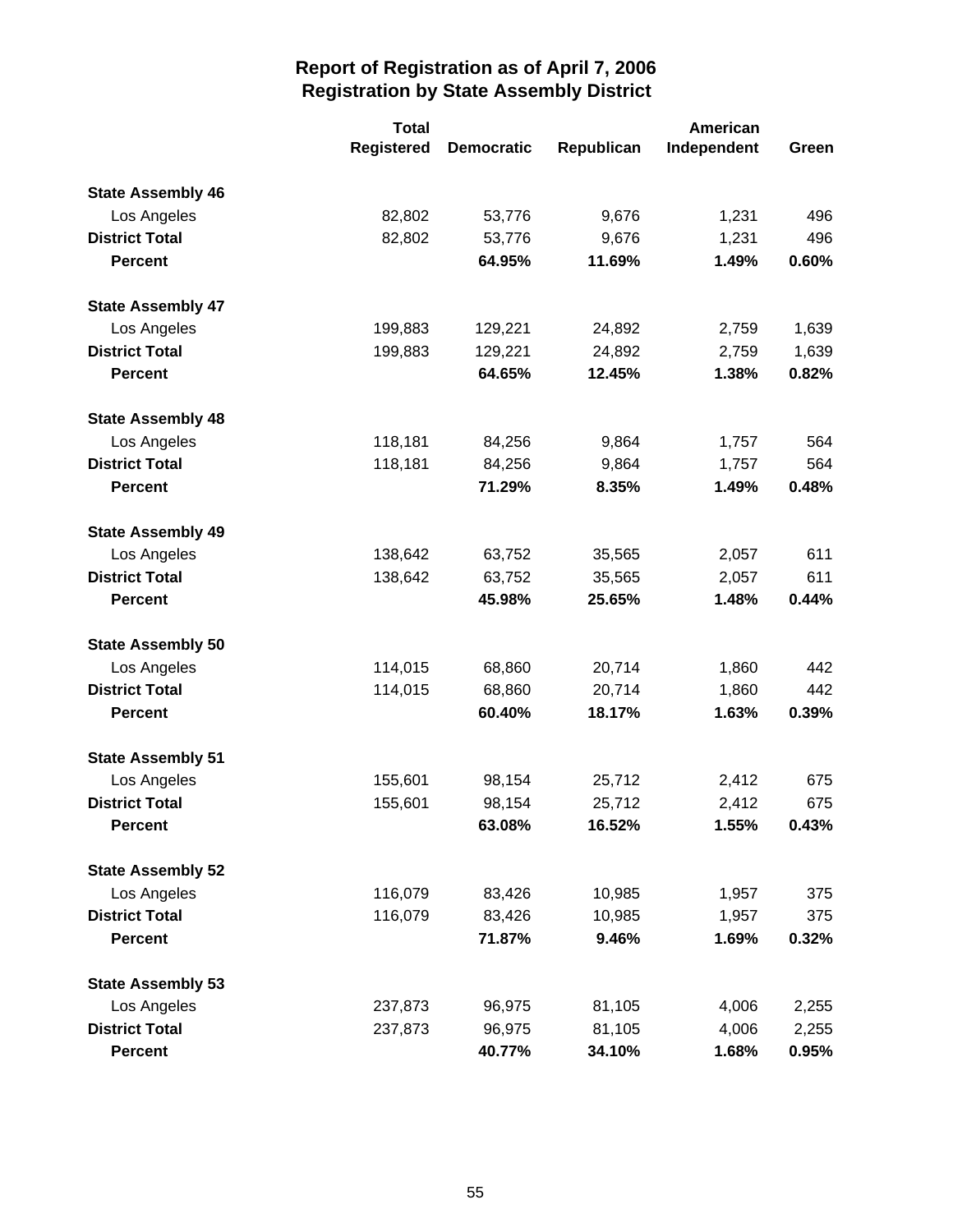|                          |             | <b>Natural</b> | Peace and |              |              |
|--------------------------|-------------|----------------|-----------|--------------|--------------|
|                          | Libertarian | Law            | Freedom   | <b>Other</b> | <b>State</b> |
| <b>State Assembly 46</b> |             |                |           |              |              |
| Los Angeles              | 317         | 216            | 1,467     | 348          | 15,275       |
| <b>District Total</b>    | 317         | 216            | 1,467     | 348          | 15,275       |
| <b>Percent</b>           | 0.38%       | 0.26%          | 1.77%     | 0.42%        | 18.45%       |
| <b>State Assembly 47</b> |             |                |           |              |              |
| Los Angeles              | 794         | 572            | 930       | 1,381        | 37,695       |
| <b>District Total</b>    | 794         | 572            | 930       | 1,381        | 37,695       |
| <b>Percent</b>           | 0.40%       | 0.29%          | 0.47%     | 0.69%        | 18.86%       |
| <b>State Assembly 48</b> |             |                |           |              |              |
| Los Angeles              | 296         | 851            | 1,086     | 549          | 18,958       |
| <b>District Total</b>    | 296         | 851            | 1,086     | 549          | 18,958       |
| <b>Percent</b>           | 0.25%       | 0.72%          | 0.92%     | 0.46%        | 16.04%       |
| <b>State Assembly 49</b> |             |                |           |              |              |
| Los Angeles              | 471         | 181            | 1,158     | 710          | 34,137       |
| <b>District Total</b>    | 471         | 181            | 1,158     | 710          | 34,137       |
| <b>Percent</b>           | 0.34%       | 0.13%          | 0.84%     | 0.51%        | 24.62%       |
| <b>State Assembly 50</b> |             |                |           |              |              |
| Los Angeles              | 416         | 319            | 1,555     | 420          | 19,429       |
| <b>District Total</b>    | 416         | 319            | 1,555     | 420          | 19,429       |
| <b>Percent</b>           | 0.36%       | 0.28%          | 1.36%     | 0.37%        | 17.04%       |
| <b>State Assembly 51</b> |             |                |           |              |              |
| Los Angeles              | 556         | 855            | 1,042     | 818          | 25,377       |
| <b>District Total</b>    | 556         | 855            | 1,042     | 818          | 25,377       |
| <b>Percent</b>           | 0.36%       | 0.55%          | 0.67%     | 0.53%        | 16.31%       |
| <b>State Assembly 52</b> |             |                |           |              |              |
| Los Angeles              | 297         | 989            | 1,508     | 351          | 16,191       |
| <b>District Total</b>    | 297         | 989            | 1,508     | 351          | 16,191       |
| <b>Percent</b>           | 0.26%       | 0.85%          | 1.30%     | 0.30%        | 13.95%       |
| <b>State Assembly 53</b> |             |                |           |              |              |
| Los Angeles              | 1,514       | 292            | 899       | 1,993        | 48,834       |
| <b>District Total</b>    | 1,514       | 292            | 899       | 1,993        | 48,834       |
| <b>Percent</b>           | 0.64%       | 0.12%          | 0.38%     | 0.84%        | 20.53%       |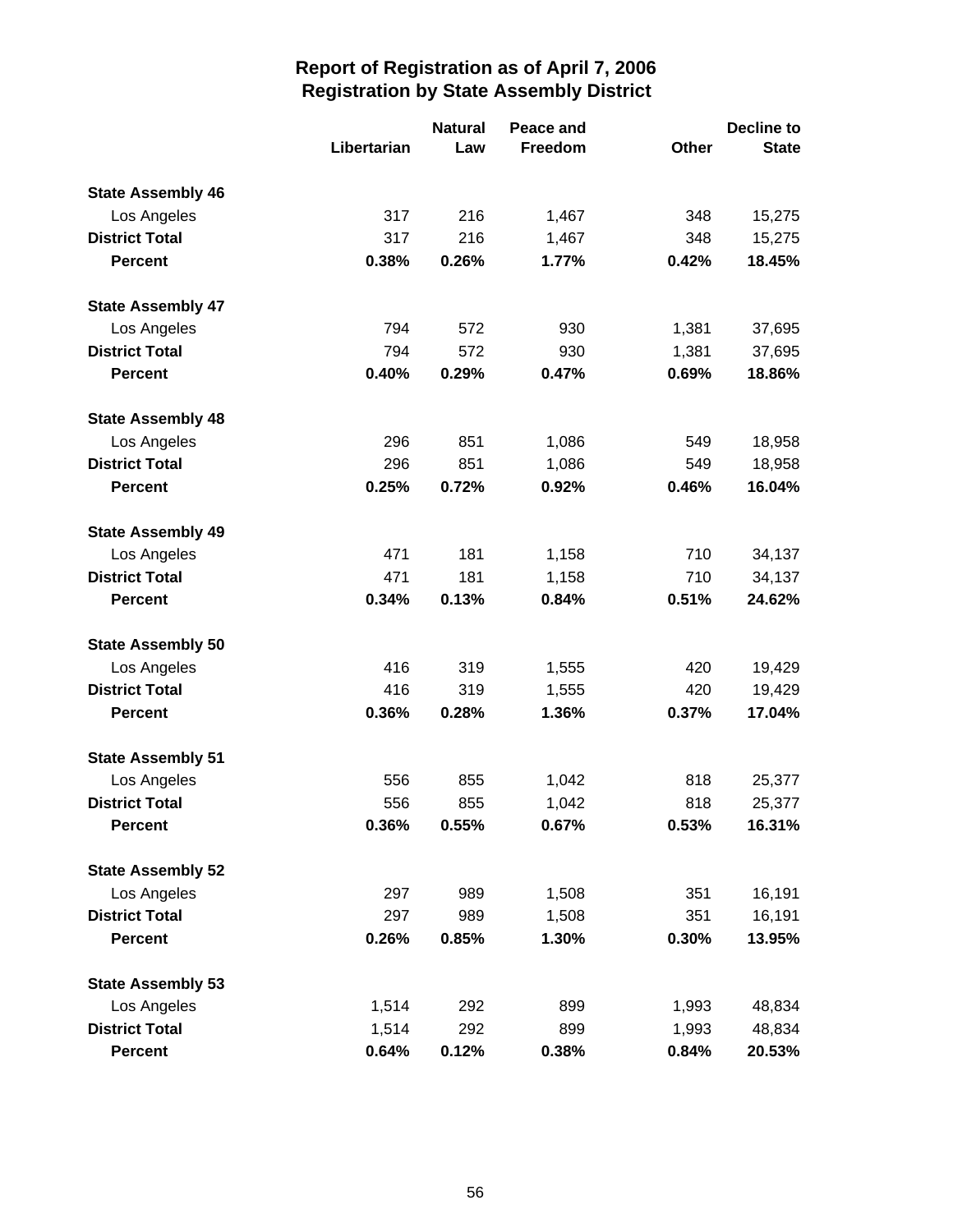|                          | <b>Total</b>      |                   |            |             |       |
|--------------------------|-------------------|-------------------|------------|-------------|-------|
|                          | <b>Registered</b> | <b>Democratic</b> | Republican | Independent | Green |
| <b>State Assembly 54</b> |                   |                   |            |             |       |
| Los Angeles              | 217,471           | 94,074            | 75,581     | 3,709       | 1,936 |
| <b>District Total</b>    | 217,471           | 94,074            | 75,581     | 3,709       | 1,936 |
| <b>Percent</b>           |                   | 43.26%            | 34.75%     | 1.71%       | 0.89% |
| <b>State Assembly 55</b> |                   |                   |            |             |       |
| Los Angeles              | 161,543           | 87,000            | 39,743     | 2,822       | 659   |
| <b>District Total</b>    | 161,543           | 87,000            | 39,743     | 2,822       | 659   |
| <b>Percent</b>           |                   | 53.86%            | 24.60%     | 1.75%       | 0.41% |
| <b>State Assembly 56</b> |                   |                   |            |             |       |
| Los Angeles              | 131,849           | 66,659            | 36,686     | 2,024       | 443   |
| Orange                   | 34,296            | 12,816            | 13,907     | 780         | 126   |
| <b>District Total</b>    | 166,145           | 79,475            | 50,593     | 2,804       | 569   |
| <b>Percent</b>           |                   | 47.83%            | 30.45%     | 1.69%       | 0.34% |
| <b>State Assembly 57</b> |                   |                   |            |             |       |
| Los Angeles              | 151,412           | 75,978            | 43,304     | 2,653       | 571   |
| <b>District Total</b>    | 151,412           | 75,978            | 43,304     | 2,653       | 571   |
| <b>Percent</b>           |                   | 50.18%            | 28.60%     | 1.75%       | 0.38% |
| <b>State Assembly 58</b> |                   |                   |            |             |       |
| Los Angeles              | 164,137           | 86,312            | 44,917     | 2,364       | 631   |
| <b>District Total</b>    | 164,137           | 86,312            | 44,917     | 2,364       | 631   |
| <b>Percent</b>           |                   | 52.59%            | 27.37%     | 1.44%       | 0.38% |
| <b>State Assembly 59</b> |                   |                   |            |             |       |
| Los Angeles              | 119,468           | 40,712            | 54,588     | 2,033       | 934   |
| San Bernardino           | 113,015           | 35,577            | 55,548     | 3,180       | 454   |
| <b>District Total</b>    | 232,483           | 76,289            | 110,136    | 5,213       | 1,388 |
| <b>Percent</b>           |                   | 32.81%            | 47.37%     | 2.24%       | 0.60% |
| <b>State Assembly 60</b> |                   |                   |            |             |       |
| Los Angeles              | 89,008            | 30,448            | 35,902     | 1,369       | 303   |
| Orange                   | 98,427            | 25,484            | 54,336     | 1,790       | 372   |
| San Bernardino           | 33,709            | 10,816            | 15,350     | 610         | 106   |
| <b>District Total</b>    | 221,144           | 66,748            | 105,588    | 3,769       | 781   |
| <b>Percent</b>           |                   | 30.18%            | 47.75%     | 1.70%       | 0.35% |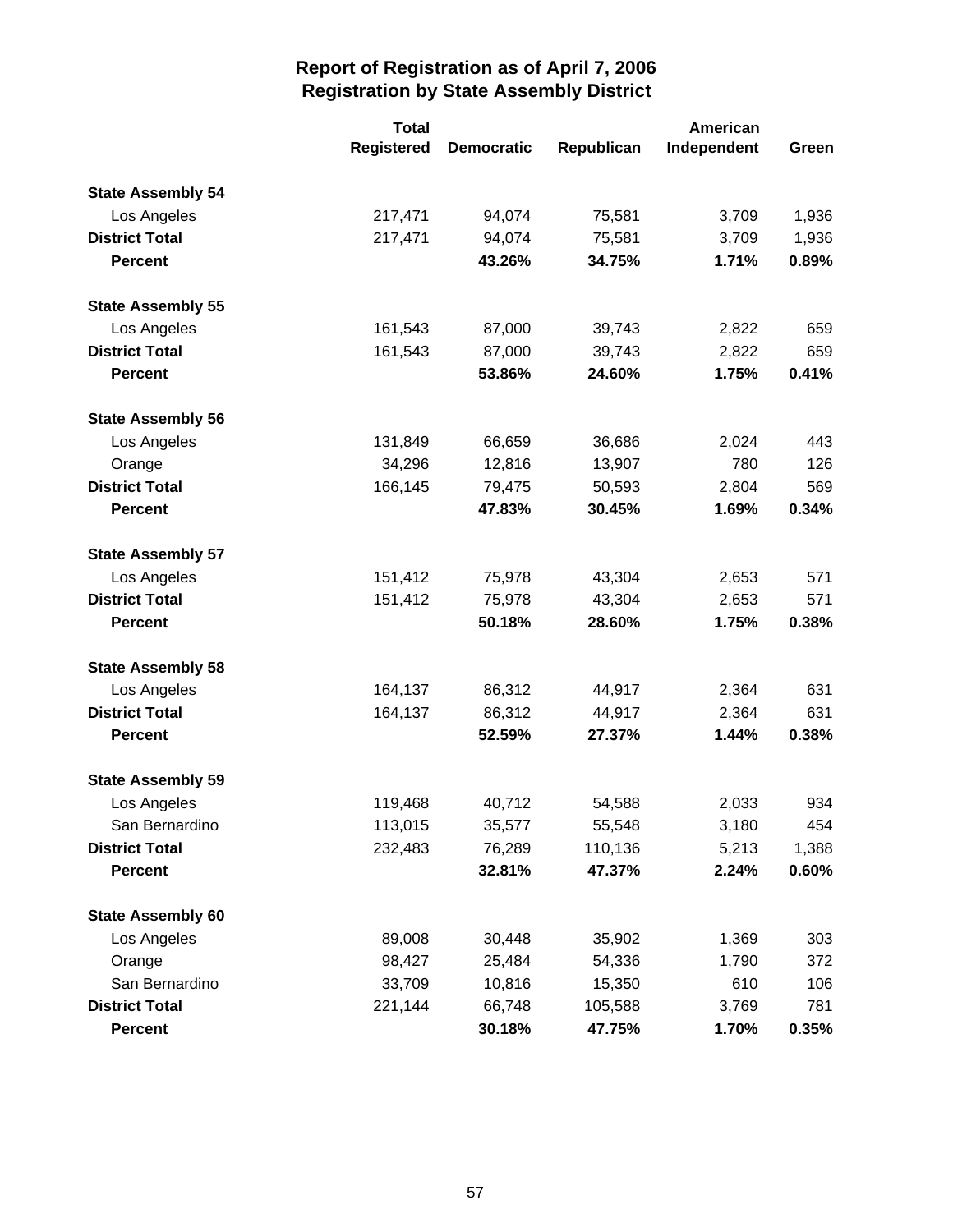|                          |             | <b>Natural</b> | Peace and |              | <b>Decline to</b> |
|--------------------------|-------------|----------------|-----------|--------------|-------------------|
|                          | Libertarian | Law            | Freedom   | <b>Other</b> | <b>State</b>      |
| <b>State Assembly 54</b> |             |                |           |              |                   |
| Los Angeles              | 1,296       | 297            | 1,015     | 1,399        | 38,164            |
| <b>District Total</b>    | 1,296       | 297            | 1,015     | 1,399        | 38,164            |
| <b>Percent</b>           | 0.60%       | 0.14%          | 0.47%     | 0.64%        | 17.55%            |
| <b>State Assembly 55</b> |             |                |           |              |                   |
| Los Angeles              | 715         | 439            | 1,160     | 805          | 28,200            |
| <b>District Total</b>    | 715         | 439            | 1,160     | 805          | 28,200            |
| <b>Percent</b>           | 0.44%       | 0.27%          | 0.72%     | 0.50%        | 17.46%            |
| <b>State Assembly 56</b> |             |                |           |              |                   |
| Los Angeles              | 462         | 228            | 1,151     | 626          | 23,570            |
| Orange                   | 189         | 53             | 150       | 128          | 6,147             |
| <b>District Total</b>    | 651         | 281            | 1,301     | 754          | 29,717            |
| <b>Percent</b>           | 0.39%       | 0.17%          | 0.78%     | 0.45%        | 17.89%            |
| <b>State Assembly 57</b> |             |                |           |              |                   |
| Los Angeles              | 567         | 223            | 1,126     | 718          | 26,272            |
| <b>District Total</b>    | 567         | 223            | 1,126     | 718          | 26,272            |
| <b>Percent</b>           | 0.37%       | 0.15%          | 0.74%     | 0.47%        | 17.35%            |
| <b>State Assembly 58</b> |             |                |           |              |                   |
| Los Angeles              | 502         | 251            | 1,528     | 754          | 26,878            |
| <b>District Total</b>    | 502         | 251            | 1,528     | 754          | 26,878            |
| <b>Percent</b>           | 0.31%       | 0.15%          | 0.93%     | 0.46%        | 16.38%            |
| <b>State Assembly 59</b> |             |                |           |              |                   |
| Los Angeles              | 690         | 101            | 387       | 727          | 19,296            |
| San Bernardino           | 648         | 116            | 287       | 581          | 16,624            |
| <b>District Total</b>    | 1,338       | 217            | 674       | 1,308        | 35,920            |
| <b>Percent</b>           | 0.58%       | 0.09%          | 0.29%     | 0.56%        | 15.45%            |
| <b>State Assembly 60</b> |             |                |           |              |                   |
| Los Angeles              | 320         | 96             | 383       | 500          | 19,687            |
| Orange                   | 544         | 91             | 197       | 285          | 15,328            |
| San Bernardino           | 164         | 84             | 84        | 153          | 6,342             |
| <b>District Total</b>    | 1,028       | 271            | 664       | 938          | 41,357            |
| <b>Percent</b>           | 0.46%       | 0.12%          | 0.30%     | 0.42%        | 18.70%            |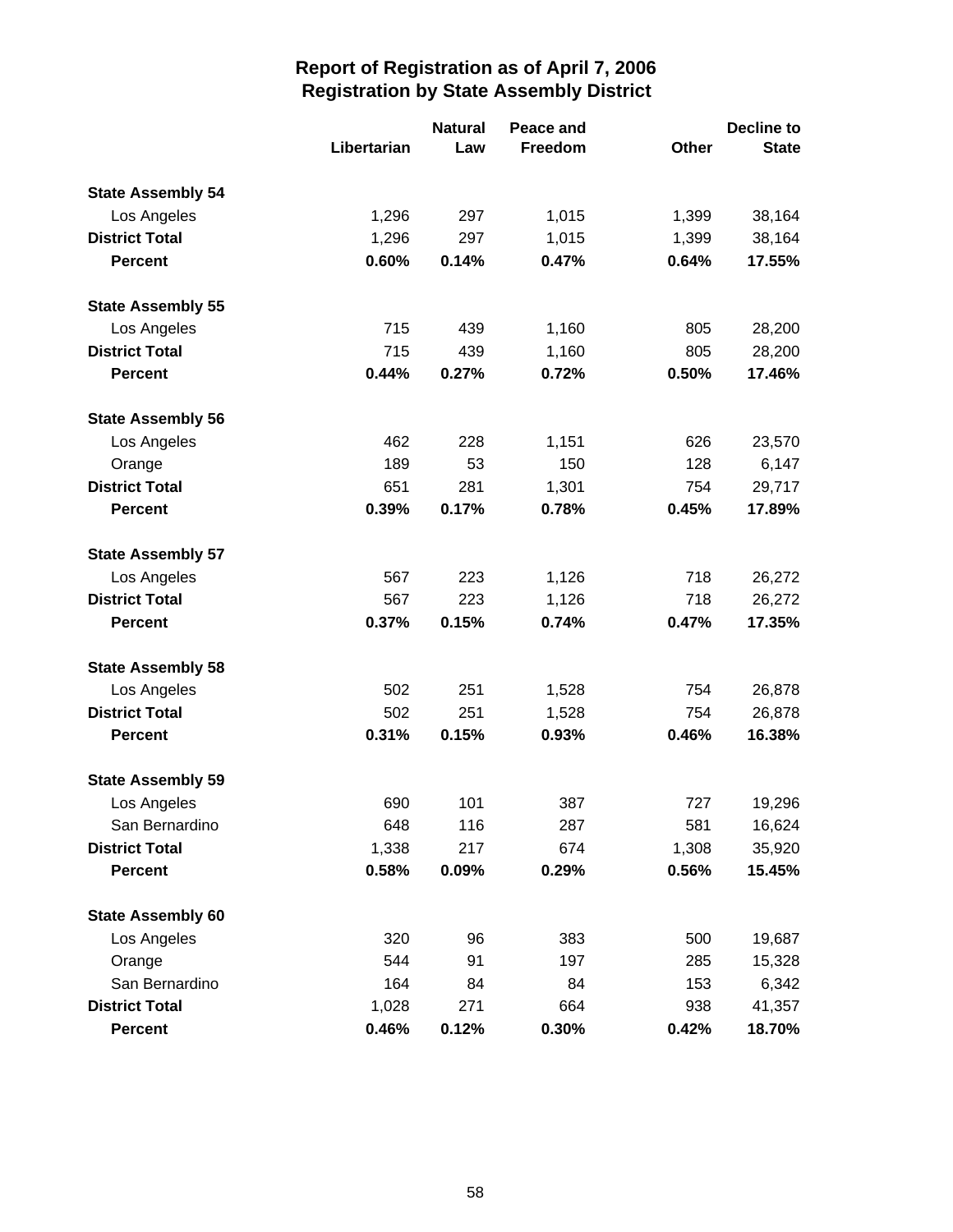|                          | <b>Total</b>      |                   | <b>American</b> |             |       |
|--------------------------|-------------------|-------------------|-----------------|-------------|-------|
|                          | <b>Registered</b> | <b>Democratic</b> | Republican      | Independent | Green |
| <b>State Assembly 61</b> |                   |                   |                 |             |       |
| Los Angeles              | 44,300            | 23,436            | 11,617          | 775         | 219   |
| San Bernardino           | 96,360            | 41,925            | 36,946          | 1,918       | 350   |
| <b>District Total</b>    | 140,660           | 65,361            | 48,563          | 2,693       | 569   |
| <b>Percent</b>           |                   | 46.47%            | 34.53%          | 1.91%       | 0.40% |
| <b>State Assembly 62</b> |                   |                   |                 |             |       |
| San Bernardino           | 141,117           | 69,575            | 46,452          | 2,877       | 389   |
| <b>District Total</b>    | 141,117           | 69,575            | 46,452          | 2,877       | 389   |
| <b>Percent</b>           |                   | 49.30%            | 32.92%          | 2.04%       | 0.28% |
| <b>State Assembly 63</b> |                   |                   |                 |             |       |
| Riverside                | 4,176             | 1,660             | 1,697           | 96          | 13    |
| San Bernardino           | 211,528           | 74,300            | 96,715          | 4,615       | 1,003 |
| <b>District Total</b>    | 215,704           | 75,960            | 98,412          | 4,711       | 1,016 |
| <b>Percent</b>           |                   | 35.21%            | 45.62%          | 2.18%       | 0.47% |
| <b>State Assembly 64</b> |                   |                   |                 |             |       |
| Riverside                | 213,657           | 71,484            | 99,949          | 4,678       | 978   |
| <b>District Total</b>    | 213,657           | 71,484            | 99,949          | 4,678       | 978   |
| <b>Percent</b>           |                   | 33.46%            | 46.78%          | 2.19%       | 0.46% |
| <b>State Assembly 65</b> |                   |                   |                 |             |       |
| Riverside                | 159,680           | 57,936            | 72,071          | 3,916       | 519   |
| San Bernardino           | 56,176            | 16,266            | 28,334          | 1,772       | 329   |
| <b>District Total</b>    | 215,856           | 74,202            | 100,405         | 5,688       | 848   |
| <b>Percent</b>           |                   | 34.38%            | 46.51%          | 2.64%       | 0.39% |
| <b>State Assembly 66</b> |                   |                   |                 |             |       |
| Riverside                | 160,689           | 48,326            | 78,537          | 3,739       | 608   |
| San Diego                | 42,146            | 9,525             | 23,450          | 1,056       | 199   |
| <b>District Total</b>    | 202,835           | 57,851            | 101,987         | 4,795       | 807   |
| <b>Percent</b>           |                   | 28.52%            | 50.28%          | 2.36%       | 0.40% |
| <b>State Assembly 67</b> |                   |                   |                 |             |       |
| Orange                   | 245,937           | 75,723            | 116,379         | 4,993       | 1,528 |
| <b>District Total</b>    | 245,937           | 75,723            | 116,379         | 4,993       | 1,528 |
| <b>Percent</b>           |                   | 30.79%            | 47.32%          | 2.03%       | 0.62% |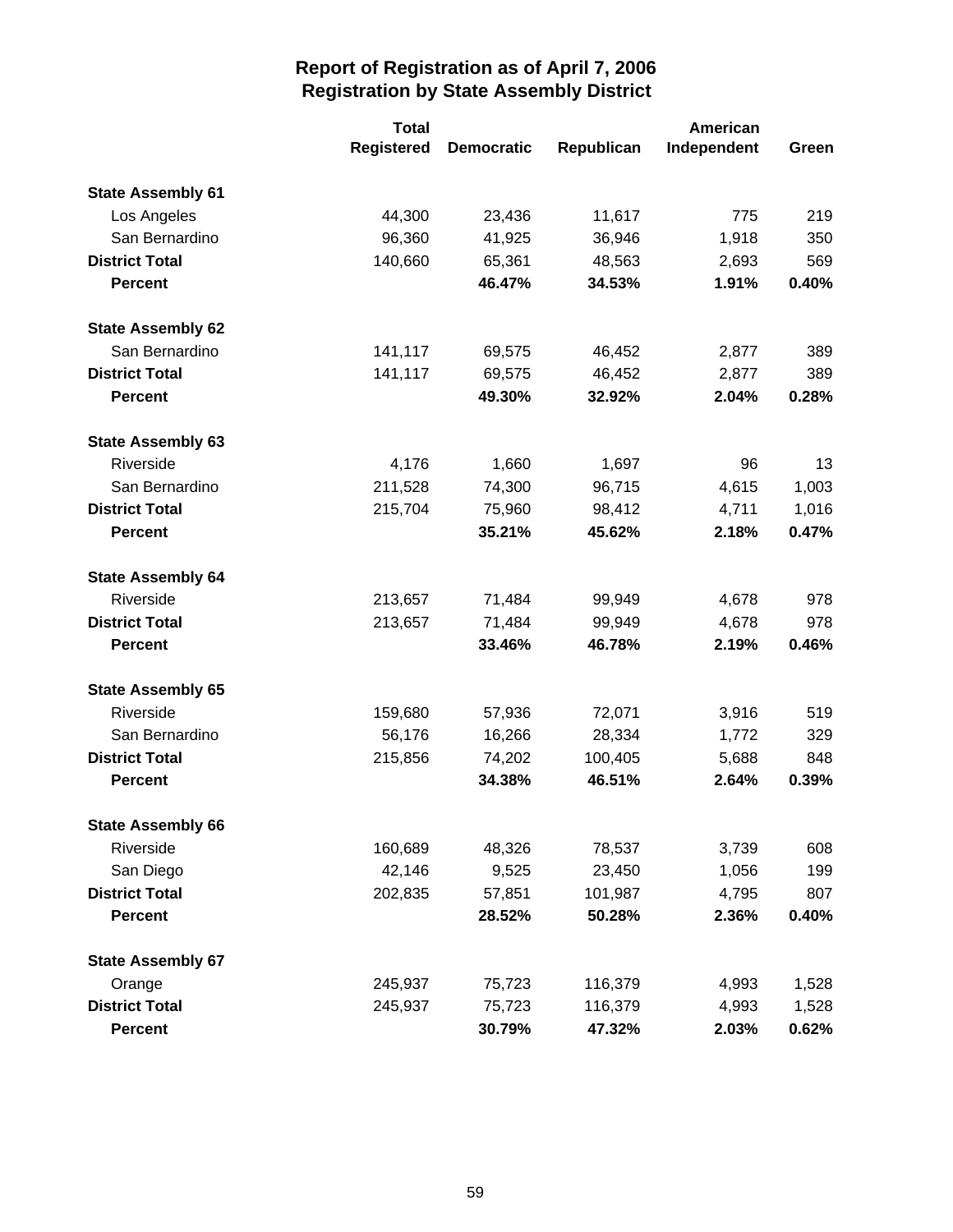|                          |             | <b>Natural</b> | Peace and |              | Decline to   |  |
|--------------------------|-------------|----------------|-----------|--------------|--------------|--|
|                          | Libertarian | Law            | Freedom   | <b>Other</b> | <b>State</b> |  |
| <b>State Assembly 61</b> |             |                |           |              |              |  |
| Los Angeles              | 144         | 69             | 504       | 192          | 7,344        |  |
| San Bernardino           | 366         | 139            | 404       | 414          | 13,898       |  |
| <b>District Total</b>    | 510         | 208            | 908       | 606          | 21,242       |  |
| <b>Percent</b>           | 0.36%       | 0.15%          | 0.65%     | 0.43%        | 15.10%       |  |
| <b>State Assembly 62</b> |             |                |           |              |              |  |
| San Bernardino           | 469         | 203            | 790       | 696          | 19,666       |  |
| <b>District Total</b>    | 469         | 203            | 790       | 696          | 19,666       |  |
| <b>Percent</b>           | 0.33%       | 0.14%          | 0.56%     | 0.49%        | 13.94%       |  |
| <b>State Assembly 63</b> |             |                |           |              |              |  |
| Riverside                | 18          | 9              | 12        | 24           | 647          |  |
| San Bernardino           | 907         | 194            | 630       | 1,052        | 32,112       |  |
| <b>District Total</b>    | 925         | 203            | 642       | 1,076        | 32,759       |  |
| <b>Percent</b>           | 0.43%       | 0.09%          | 0.30%     | 0.50%        | 15.19%       |  |
| <b>State Assembly 64</b> |             |                |           |              |              |  |
| Riverside                | 1,126       | 268            | 775       | 1,259        | 33,140       |  |
| <b>District Total</b>    | 1,126       | 268            | 775       | 1,259        | 33,140       |  |
| <b>Percent</b>           | 0.53%       | 0.13%          | 0.36%     | 0.59%        | 15.51%       |  |
| <b>State Assembly 65</b> |             |                |           |              |              |  |
| Riverside                | 695         | 177            | 379       | 1,025        | 22,962       |  |
| San Bernardino           | 386         | 57             | 131       | 380          | 8,521        |  |
| <b>District Total</b>    | 1,081       | 234            | 510       | 1,405        | 31,483       |  |
| <b>Percent</b>           | 0.50%       | 0.11%          | 0.24%     | 0.65%        | 14.59%       |  |
| <b>State Assembly 66</b> |             |                |           |              |              |  |
| Riverside                | 858         | 209            | 468       | 1,095        | 26,849       |  |
| San Diego                | 338         | 49             | 68        | 180          | 7,281        |  |
| <b>District Total</b>    | 1,196       | 258            | 536       | 1,275        | 34,130       |  |
| <b>Percent</b>           | 0.59%       | 0.13%          | 0.26%     | 0.63%        | 16.83%       |  |
| <b>State Assembly 67</b> |             |                |           |              |              |  |
| Orange                   | 1,827       | 470            | 693       | 981          | 43,343       |  |
| <b>District Total</b>    | 1,827       | 470            | 693       | 981          | 43,343       |  |
| <b>Percent</b>           | 0.74%       | 0.19%          | 0.28%     | 0.40%        | 17.62%       |  |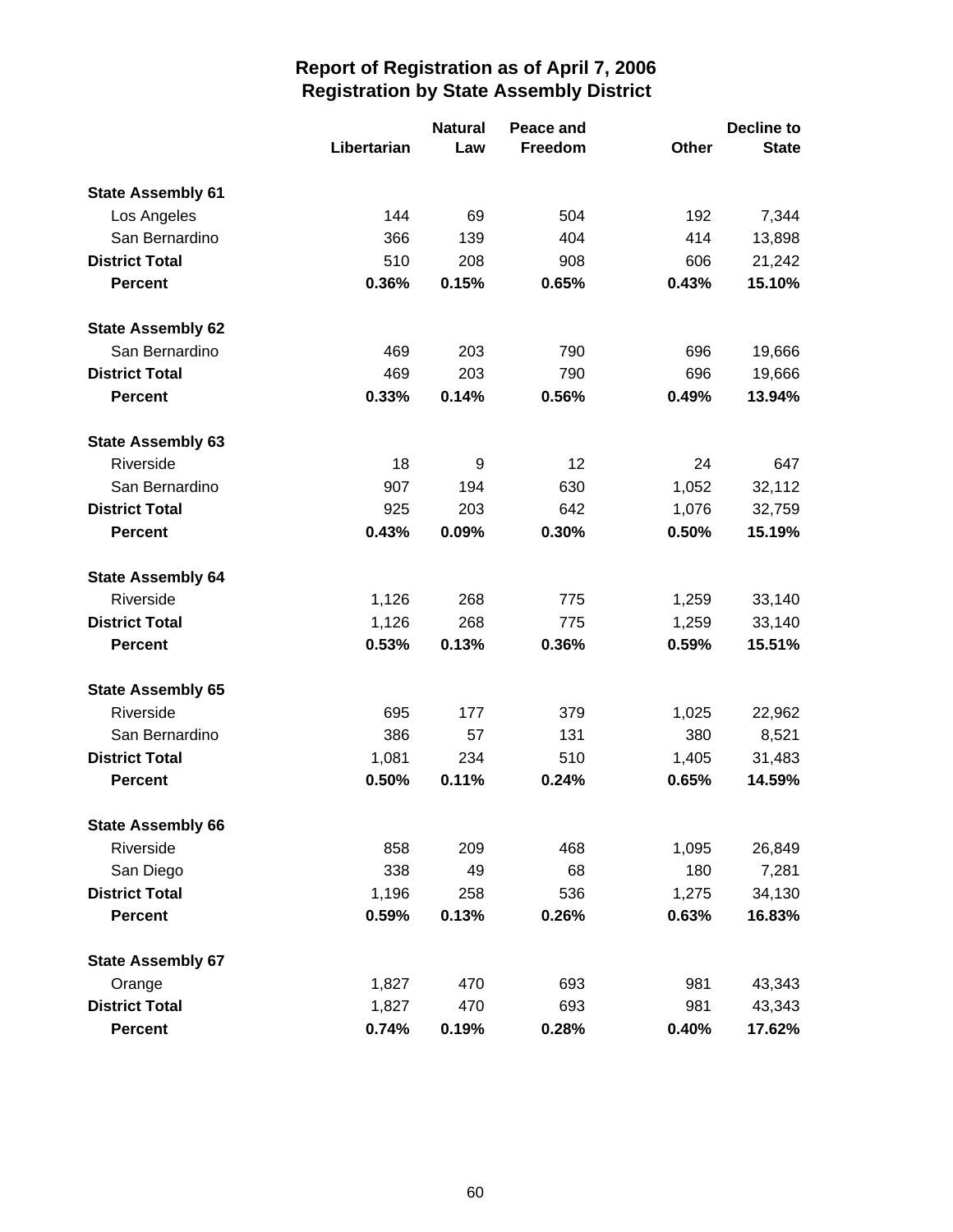|                          | <b>Total</b>      |                   | American   |             |       |
|--------------------------|-------------------|-------------------|------------|-------------|-------|
|                          | <b>Registered</b> | <b>Democratic</b> | Republican | Independent | Green |
| <b>State Assembly 68</b> |                   |                   |            |             |       |
| Orange                   | 201,116           | 61,813            | 92,062     | 4,268       | 1,192 |
| <b>District Total</b>    | 201,116           | 61,813            | 92,062     | 4,268       | 1,192 |
| <b>Percent</b>           |                   | 30.73%            | 45.78%     | 2.12%       | 0.59% |
| <b>State Assembly 69</b> |                   |                   |            |             |       |
| Orange                   | 111,776           | 49,360            | 39,909     | 1,829       | 490   |
| <b>District Total</b>    | 111,776           | 49,360            | 39,909     | 1,829       | 490   |
| <b>Percent</b>           |                   | 44.16%            | 35.70%     | 1.64%       | 0.44% |
| <b>State Assembly 70</b> |                   |                   |            |             |       |
| Orange                   | 264,075           | 73,291            | 128,862    | 4,954       | 1,557 |
| <b>District Total</b>    | 264,075           | 73,291            | 128,862    | 4,954       | 1,557 |
| <b>Percent</b>           |                   | 27.75%            | 48.80%     | 1.88%       | 0.59% |
| <b>State Assembly 71</b> |                   |                   |            |             |       |
| Orange                   | 160,499           | 38,800            | 89,043     | 3,012       | 666   |
| Riverside                | 80,822            | 25,183            | 39,350     | 1,677       | 272   |
| <b>District Total</b>    | 241,321           | 63,983            | 128,393    | 4,689       | 938   |
| <b>Percent</b>           |                   | 26.51%            | 53.20%     | 1.94%       | 0.39% |
| <b>State Assembly 72</b> |                   |                   |            |             |       |
| Orange                   | 201,859           | 62,765            | 97,719     | 3,904       | 1,088 |
| <b>District Total</b>    | 201,859           | 62,765            | 97,719     | 3,904       | 1,088 |
| <b>Percent</b>           |                   | 31.09%            | 48.41%     | 1.93%       | 0.54% |
| <b>State Assembly 73</b> |                   |                   |            |             |       |
| Orange                   | 143,532           | 35,125            | 76,116     | 3,170       | 847   |
| San Diego                | 72,694            | 22,193            | 32,137     | 1,876       | 419   |
| <b>District Total</b>    | 216,226           | 57,318            | 108,253    | 5,046       | 1,266 |
| <b>Percent</b>           |                   | 26.51%            | 50.06%     | 2.33%       | 0.59% |
| <b>State Assembly 74</b> |                   |                   |            |             |       |
| San Diego                | 219,051           | 63,178            | 100,501    | 5,253       | 1,583 |
| <b>District Total</b>    | 219,051           | 63,178            | 100,501    | 5,253       | 1,583 |
| <b>Percent</b>           |                   | 28.84%            | 45.88%     | 2.40%       | 0.72% |
| <b>State Assembly 75</b> |                   |                   |            |             |       |
| San Diego                | 232,334           | 66,662            | 103,103    | 4,602       | 1,258 |
| <b>District Total</b>    | 232,334           | 66,662            | 103,103    | 4,602       | 1,258 |
| <b>Percent</b>           |                   | 28.69%            | 44.38%     | 1.98%       | 0.54% |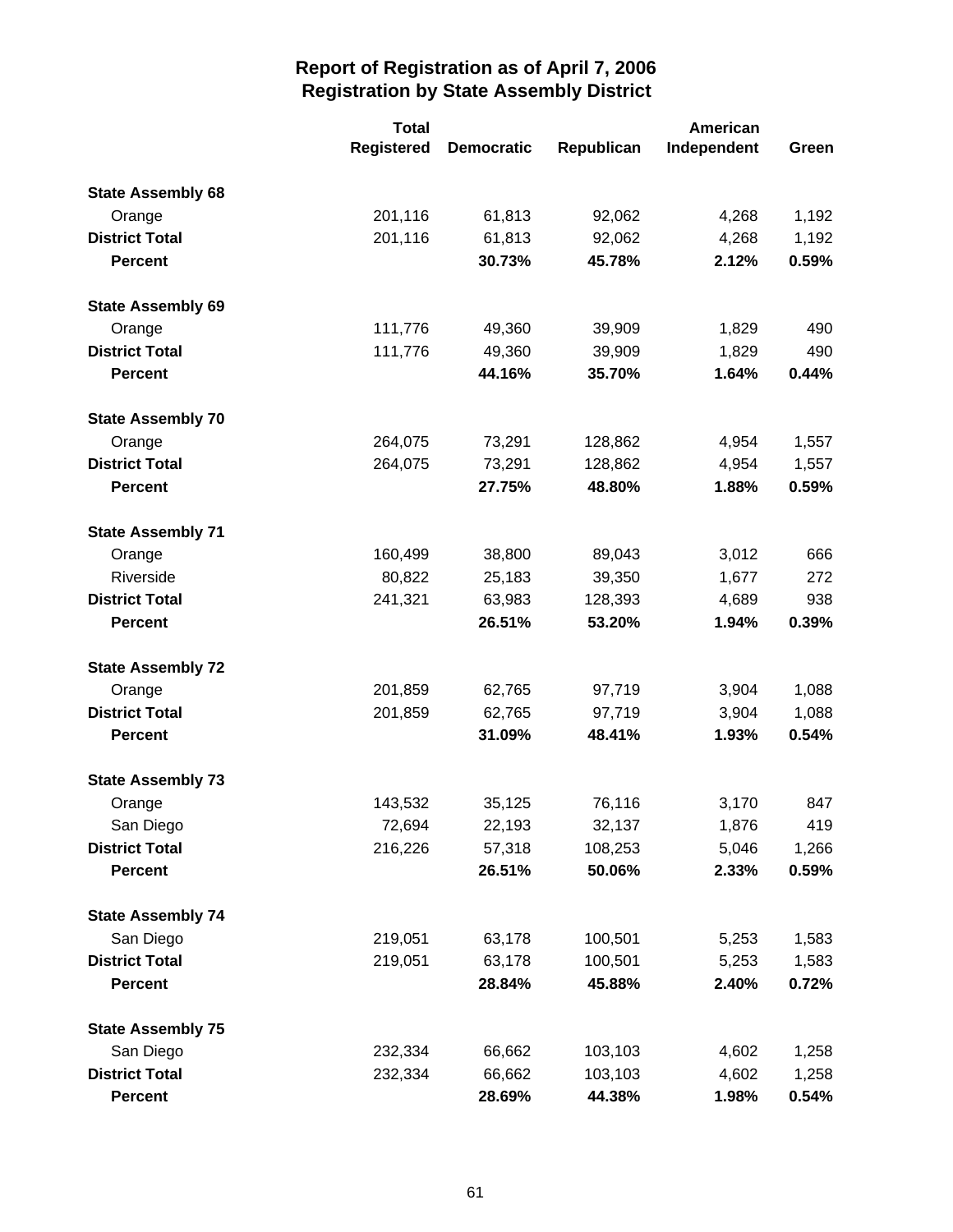|                          |             | <b>Natural</b> | Peace and |       | <b>Decline to</b> |
|--------------------------|-------------|----------------|-----------|-------|-------------------|
|                          | Libertarian | Law            | Freedom   | Other | <b>State</b>      |
| <b>State Assembly 68</b> |             |                |           |       |                   |
| Orange                   | 1,538       | 379            | 714       | 818   | 38,332            |
| <b>District Total</b>    | 1,538       | 379            | 714       | 818   | 38,332            |
| <b>Percent</b>           | 0.76%       | 0.19%          | 0.36%     | 0.41% | 19.06%            |
| <b>State Assembly 69</b> |             |                |           |       |                   |
| Orange                   | 666         | 221            | 464       | 318   | 18,519            |
| <b>District Total</b>    | 666         | 221            | 464       | 318   | 18,519            |
| <b>Percent</b>           | 0.60%       | 0.20%          | 0.42%     | 0.28% | 16.57%            |
| <b>State Assembly 70</b> |             |                |           |       |                   |
| Orange                   | 1,816       | 307            | 412       | 787   | 52,089            |
| <b>District Total</b>    | 1,816       | 307            | 412       | 787   | 52,089            |
| <b>Percent</b>           | 0.69%       | 0.12%          | 0.16%     | 0.30% | 19.73%            |
| <b>State Assembly 71</b> |             |                |           |       |                   |
| Orange                   | 959         | 171            | 228       | 501   | 27,119            |
| Riverside                | 429         | 77             | 196       | 413   | 13,225            |
| <b>District Total</b>    | 1,388       | 248            | 424       | 914   | 40,344            |
| <b>Percent</b>           | 0.58%       | 0.10%          | 0.18%     | 0.38% | 16.72%            |
| <b>State Assembly 72</b> |             |                |           |       |                   |
| Orange                   | 1,306       | 317            | 657       | 778   | 33,325            |
| <b>District Total</b>    | 1,306       | 317            | 657       | 778   | 33,325            |
| <b>Percent</b>           | 0.65%       | 0.16%          | 0.33%     | 0.39% | 16.51%            |
| <b>State Assembly 73</b> |             |                |           |       |                   |
| Orange                   | 1,053       | 217            | 246       | 609   | 26,149            |
| San Diego                | 475         | 115            | 156       | 343   | 14,980            |
| <b>District Total</b>    | 1,528       | 332            | 402       | 952   | 41,129            |
| <b>Percent</b>           | 0.71%       | 0.15%          | 0.19%     | 0.44% | 19.02%            |
| <b>State Assembly 74</b> |             |                |           |       |                   |
| San Diego                | 1,409       | 395            | 377       | 1,096 | 45,259            |
| <b>District Total</b>    | 1,409       | 395            | 377       | 1,096 | 45,259            |
| <b>Percent</b>           | 0.64%       | 0.18%          | 0.17%     | 0.50% | 20.66%            |
| <b>State Assembly 75</b> |             |                |           |       |                   |
| San Diego                | 1,363       | 374            | 313       | 1,026 | 53,633            |
| <b>District Total</b>    | 1,363       | 374            | 313       | 1,026 | 53,633            |
| <b>Percent</b>           | 0.59%       | 0.16%          | 0.13%     | 0.44% | 23.08%            |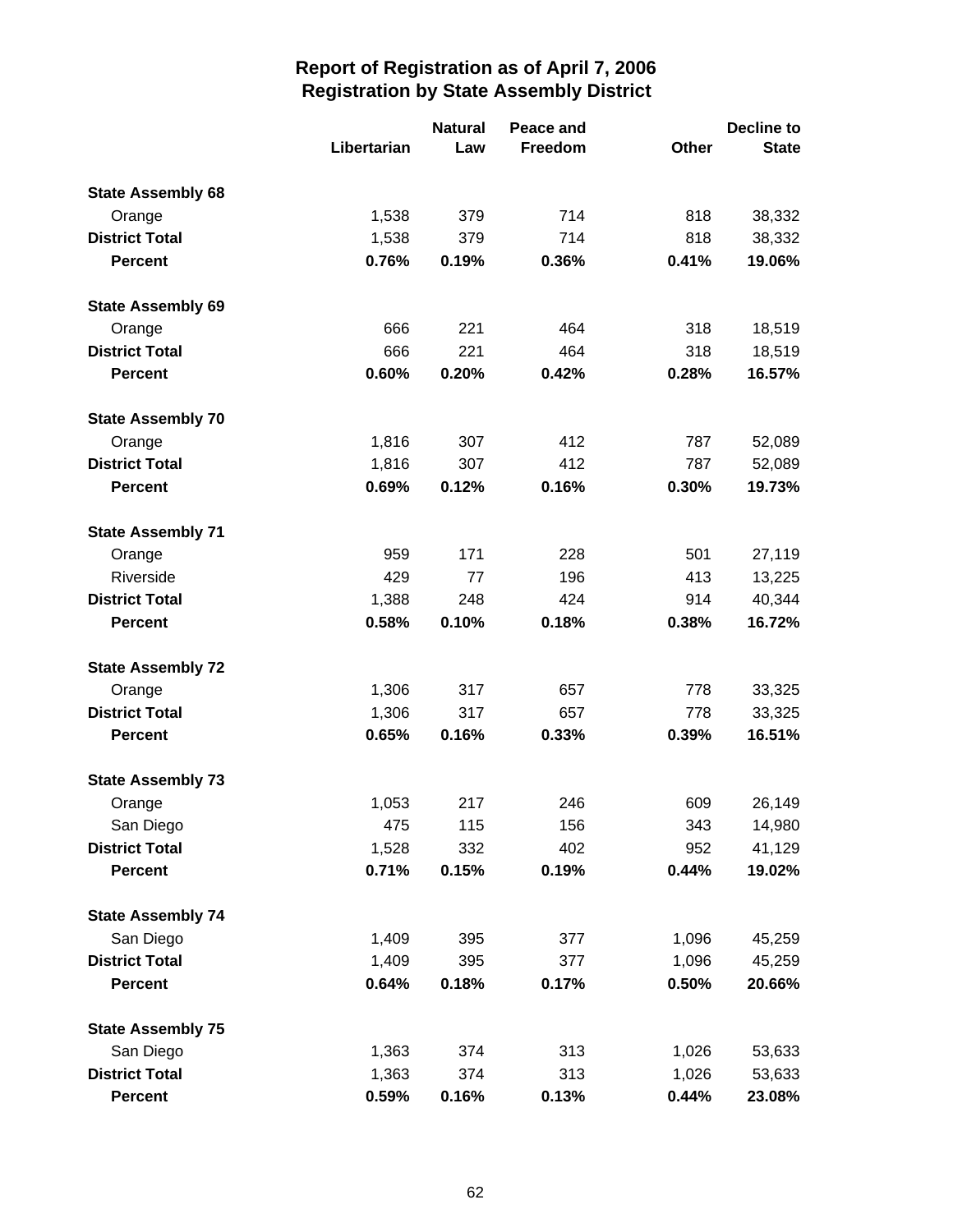|                          | <b>Total</b>      |                   |            | <b>American</b> |         |
|--------------------------|-------------------|-------------------|------------|-----------------|---------|
|                          | <b>Registered</b> | <b>Democratic</b> | Republican | Independent     | Green   |
| <b>State Assembly 76</b> |                   |                   |            |                 |         |
| San Diego                | 220,727           | 88,286            | 67,032     | 5,188           | 2,878   |
| <b>District Total</b>    | 220,727           | 88,286            | 67,032     | 5,188           | 2,878   |
| <b>Percent</b>           |                   | 40.00%            | 30.37%     | 2.35%           | 1.30%   |
| <b>State Assembly 77</b> |                   |                   |            |                 |         |
| San Diego                | 213,043           | 63,077            | 99,843     | 5,392           | 1,144   |
| <b>District Total</b>    | 213,043           | 63,077            | 99,843     | 5,392           | 1,144   |
| <b>Percent</b>           |                   | 29.61%            | 46.87%     | 2.53%           | 0.54%   |
| <b>State Assembly 78</b> |                   |                   |            |                 |         |
| San Diego                | 206,688           | 85,835            | 71,698     | 4,069           | 1,104   |
| <b>District Total</b>    | 206,688           | 85,835            | 71,698     | 4,069           | 1,104   |
| <b>Percent</b>           |                   | 41.53%            | 34.69%     | 1.97%           | 0.53%   |
| <b>State Assembly 79</b> |                   |                   |            |                 |         |
| San Diego                | 137,248           | 63,527            | 39,574     | 2,704           | 715     |
| <b>District Total</b>    | 137,248           | 63,527            | 39,574     | 2,704           | 715     |
| <b>Percent</b>           |                   | 46.29%            | 28.83%     | 1.97%           | 0.52%   |
| <b>State Assembly 80</b> |                   |                   |            |                 |         |
| Imperial                 | 51,914            | 28,235            | 14,224     | 922             | 117     |
| Riverside                | 116,768           | 49,556            | 48,918     | 2,128           | 299     |
| <b>District Total</b>    | 168,682           | 77,791            | 63,142     | 3,050           | 416     |
| <b>Percent</b>           |                   | 46.12%            | 37.43%     | 1.81%           | 0.25%   |
| <b>State Total</b>       | 15,570,469        | 6,646,082         | 5,382,707  | 306,818         | 142,936 |
| <b>Percent</b>           |                   | 42.68%            | 34.57%     | 1.97%           | 0.92%   |